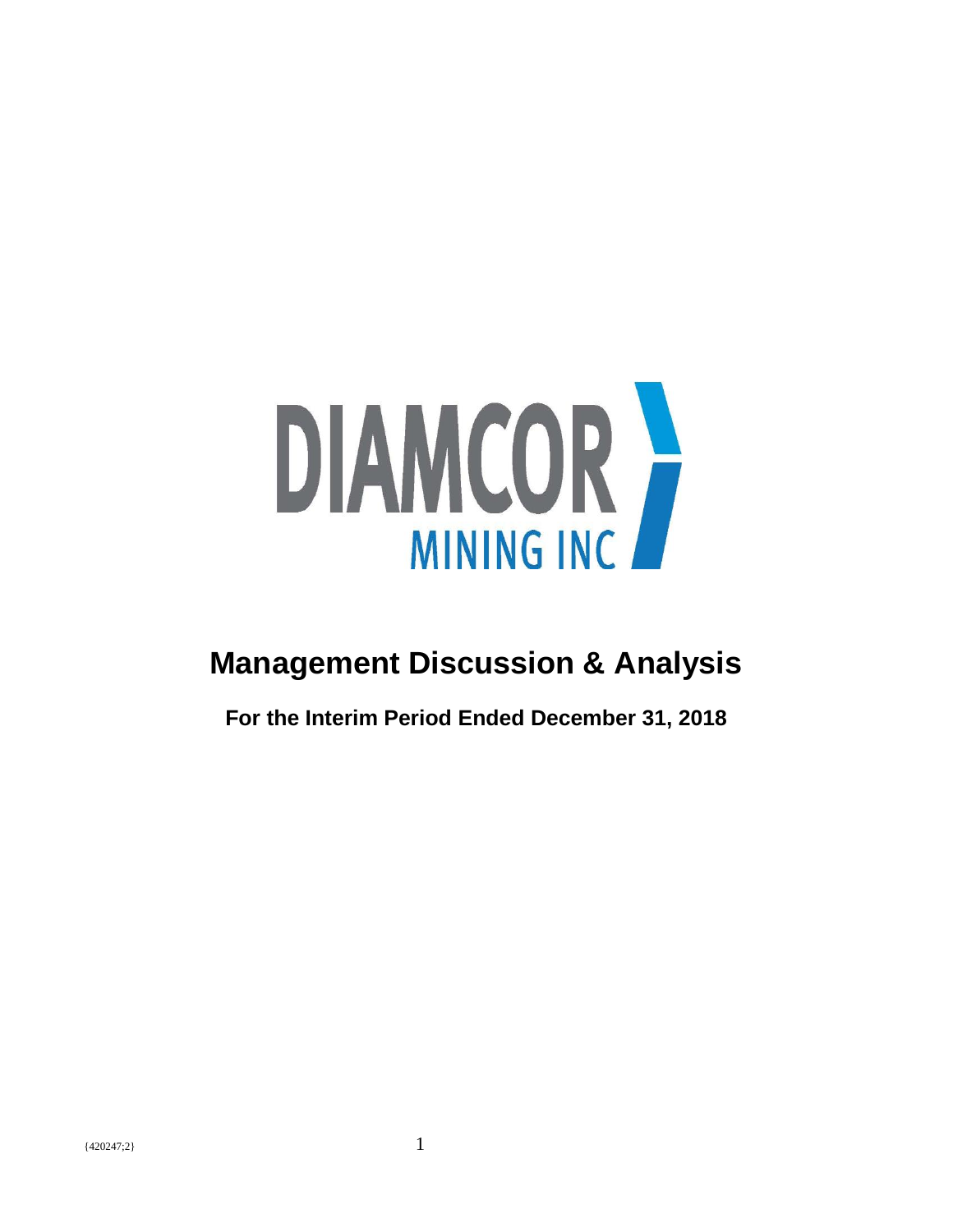# **DIAMCOR MINING INC. MANAGEMENT'S DISCUSSION AND ANALYSIS**

#### **FOR THE INTERIM PERIOD ENDED DECEMBER 31, 2018**

Management's discussion and analysis ("MD&A") focuses on significant factors and the operating results and financial position of Diamcor Mining Inc. ("Diamcor" or the "the Company") and its subsidiaries. To better understand the MD&A, it should be read in conjunction with the interim unaudited consolidated financial statements and notes thereto for the nine-month interim period ended December 31, 2018, and the MD&A and unaudited consolidated financial statements for the nine-month interim period ended December 31, 2017. The effective date of this MD&A is March 1, 2019.

The unaudited consolidated financial statements for the interim period ended December 31, 2018 have been prepared in accordance with International Financial Reporting Standards ("IFRS"). Unless otherwise specified, all financial information is presented in Canadian dollars.

Some of the statements in this MD&A are forward-looking statements that are subject to risk factors set out in the cautionary notes contained herein.

Additional information about the Company and its business activities is available on SEDAR at [www.sedar.com](http://www.sedar.com/) and on the Company's website at [www.diamcormining.com.](http://www.diamcormining.com/)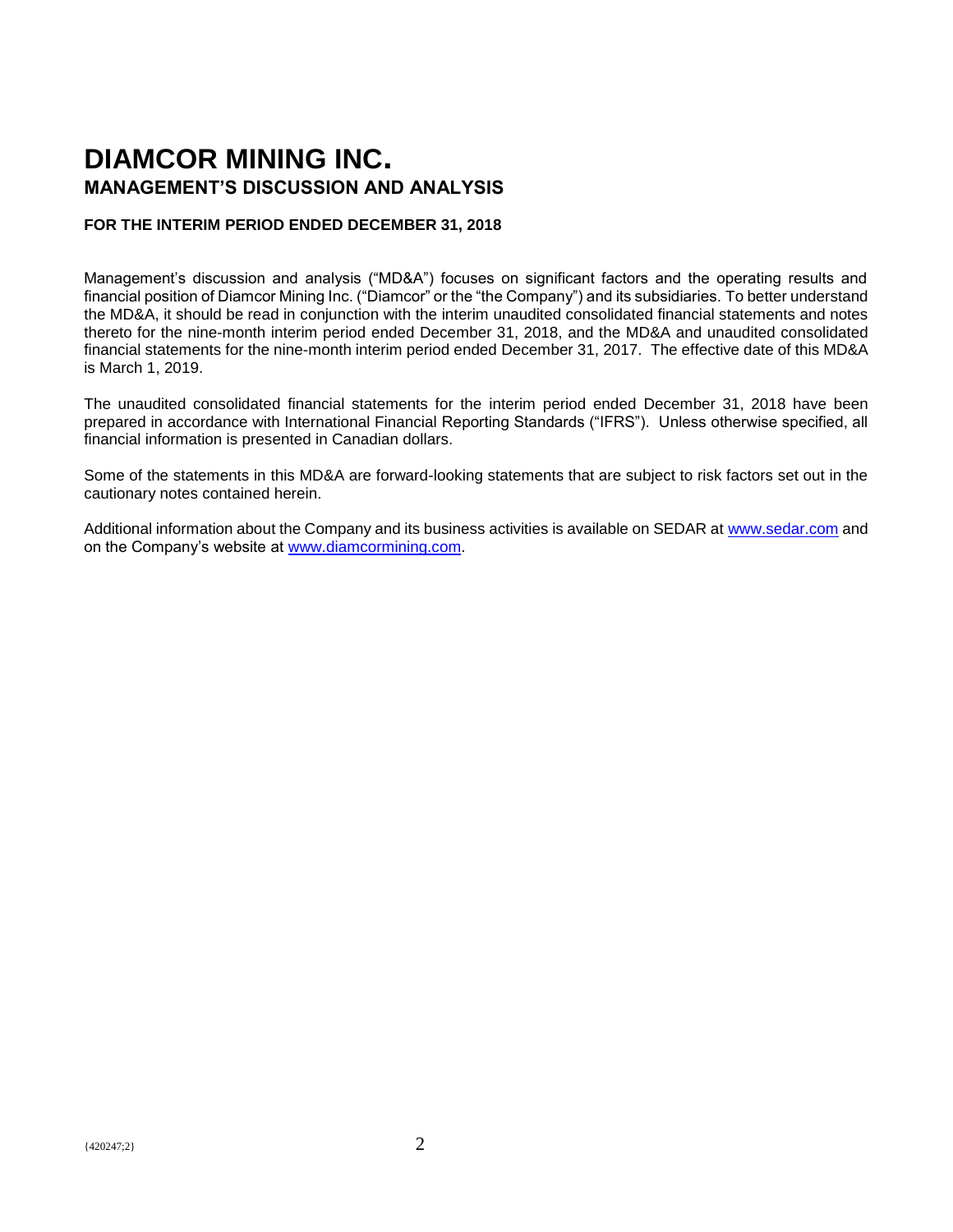# **HIGHLIGHTS**

### **Corporate**

- **Canadian company listed on TSX Venture Exchange under the symbol DMI, and on OTC market OTCQB under the symbol DMIFF.**
- **Supplier of rough diamonds to the world market with established industry relationships and an experienced management team.**
- **Long-Term strategic alliance and financing with world famous New York based Tiffany & Co. Tiffany's owns 3,022,827 common shares of the Company.**
- **Krone-Endora at Venetia project acquired from De Beers represents a rare late-stage opportunity, with the potential for near-term production and longterm growth.**
- **Cash flowing from trial mining underway, current exercises are aimed at aiding the Company in arriving at initial production decisions in near-term.**
- **Positioned as one of the few companies with potential to supply rough diamonds to the world market at a time when rough diamond demand is expected to exceed supply due to declining output from existing sources and a lack of new discoveries.**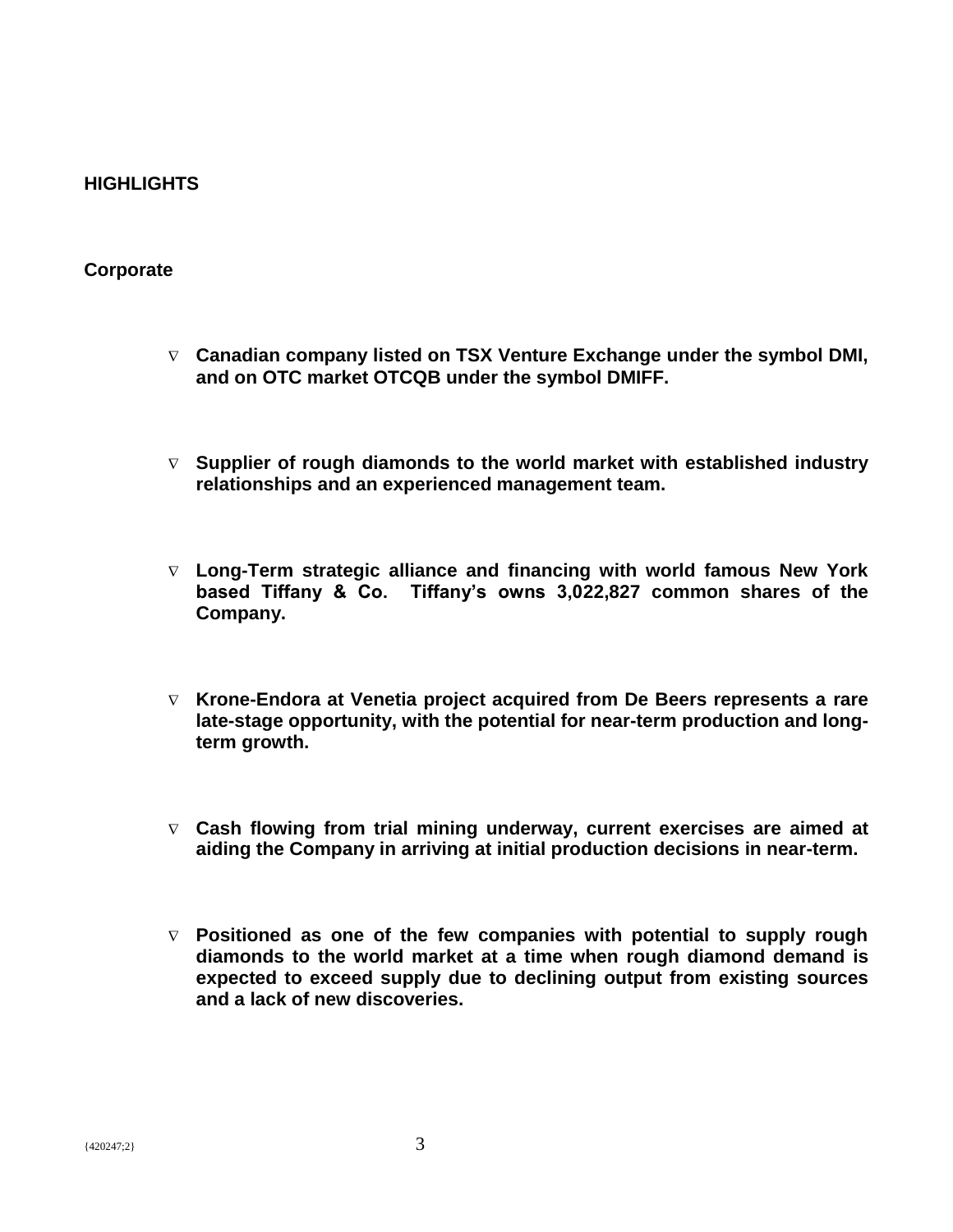# **HIGHLIGHTS**

## **Krone-Endora at Venetia Project**

- **Project acquired from De Beers in a competitive process to achieve mandate of supporting junior mining and women in mining through the divestiture of non-core assets to qualified candidates with proven operational experience.**
- **Project covers an area of 5,888 hectares directly adjacent to De Beers' flagship Venetia Diamond Mine. Deposits are identified as being the result of the direct shift and subsequent erosion of material from Venetia to the lower surrounding areas including those of Krone and Endora.**
- **Significant infrastructure complete: ~20km of primary access roads, two deposit specific plants with targeted throughput of ~500 TPH, ~20km of water pipelines, lined water storage dams, ~13km main power line, backup generator power systems, worker housing, extensive operational equipment and infrastructure items in place to support project for the long-term.**
- **Nature of deposit allows for low-cost surface mining operation with a maximum depth of 15M, no blasting or underground operations. Deposit specific plants, high percentage of gem or near gem quality, large diamond potential, and significant future growth potential from surrounding areas.**
- **Ongoing trial mining exercises completed to December 31, 2018 have resulted in the incidental recovery and sale of 125,080 carats of rough diamonds generating revenue of (US) \$21,908,940 or (US) \$175.16 per carat. Largest individual rough diamond recovered to date - 91.7 carats.**
- **30-year mining right secured for initial area targeted (657.71 of 5,888 hectares), Water Use License secured, transition to large-scale trial mining underway.**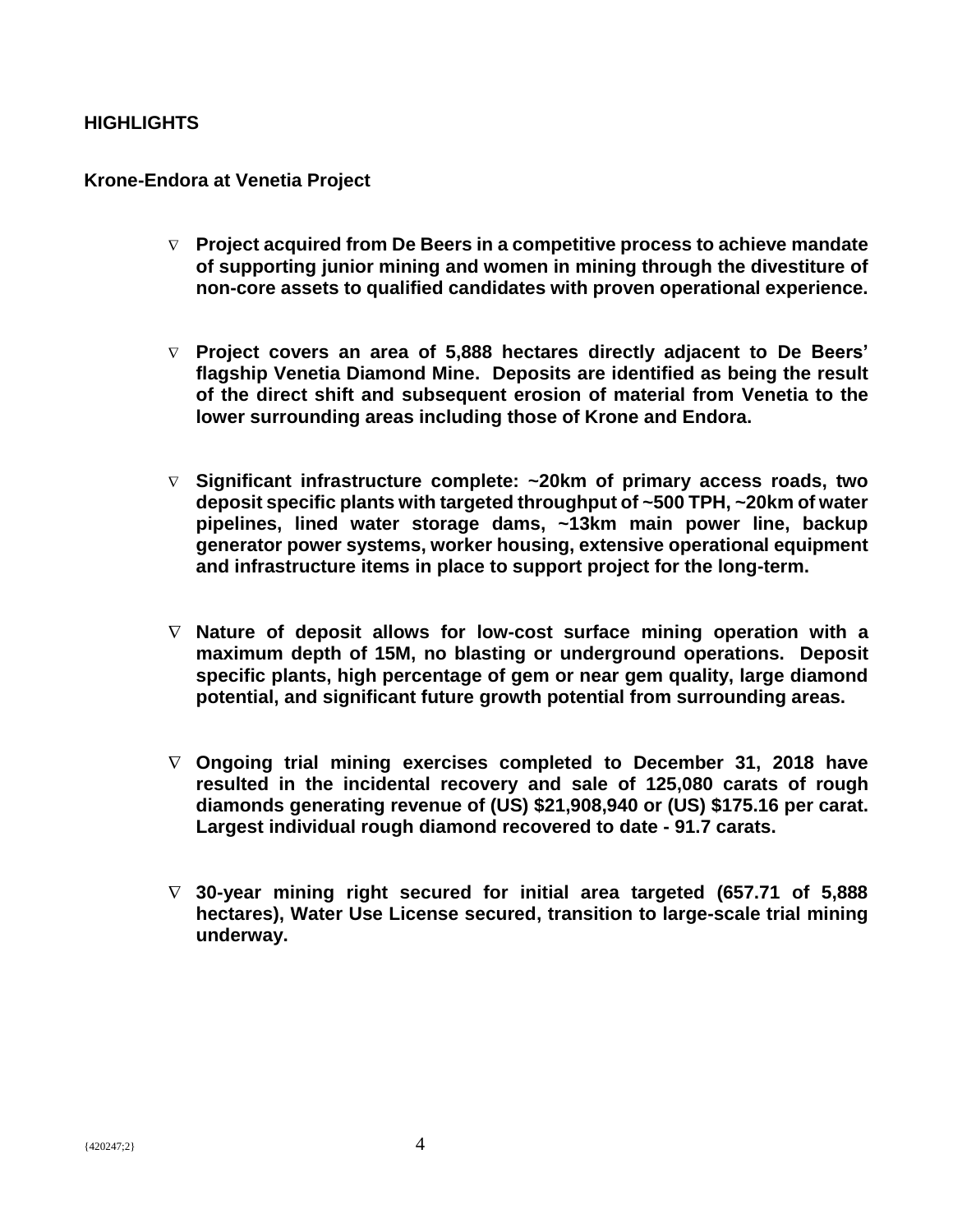#### **INTRODUCTION**

Diamcor Mining Inc. ("Diamcor" or the "Company") is a junior mining and exploration company incorporated in the Province of British Columbia under the Business Corporations Act (BC) with an established operational history of supplying rough diamonds to the world market. The Company pursues diamond related properties in South Africa and other diamond producing countries. Diamcor is currently developing and advancing its Krone-Endora at Venetia project in South Africa. The Company's common shares trade on the TSX Venture Exchange under the symbol "V.DMI", and on the OTCQB tier in the United States under the symbol "DMIFF".

Diamcor's principal business is the identification, acquisition, exploration, evaluation, operation, and development of unique diamond-based resource properties. The Company acquired the Krone-Endora at Venetia project from De Beers, has established a long-term strategic alliance and secured financing from world famous luxury retailer Tiffany & Co. The Company's strategy is to be a producer and supplier of quality rough diamonds to reputable diamond purchasing entities serving the global diamond market.

#### **CORE BUSINESS AND STRATEGY**

Diamcor has an established operating history in South Africa, key strategic relationships within the diamond industry in South Africa, Canada, China, Brazil and the United States, extensive knowledge of diamond mining opportunities, and is developing the Krone-Endora at Venetia project. The Company's strategy is to identify, evaluate, acquire, and develop various types of diamond related properties, with a specific focus on opportunities which demonstrate the potential to generate near-term and sustained rough diamond production and positive cash flow while minimizing shareholder dilution.

The Company advanced this strategy by acquiring the Krone-Endora at Venetia project from De Beers Consolidated Mines Limited on February 28, 2011. The Krone-Endora at Venetia project consisted of the prospecting rights over the farms Krone 104MS and Endora 66MS, which represent a combined surface area of approximately 5,888 hectares directly adjacent to De Beer's flagship Venetia Diamond Mine in South Africa. The deposits which occur on the properties of Krone and Endora have been identified as both, an upper "eluvial" deposit, as well as a lower / basal "alluvial" deposit, both of which are proposed to have originated from the higher grounds of the adjacent Venetia kimberlites, with the full extent to which these deposits occur over the entire area of the project yet to be determined. De Beers previously completed exploration efforts on an initial area of interest comprised of approximately 310 hectares of the properties, the results of which were reported in an initial Independent National Instrument 43-101 Technical Report (the "Initial Technical Report") which was filed by the Company on July 30, 2009 in conjunction with the acquisition. Based on the initial work completed to that date, the Initial Technical Report provided an inferred resource estimate of 54,258,600 tonnes of diamond bearing gravels, and 1.3 million carats of diamonds for the 310 hectare area of interest in that report. The Initial Technical Report also noted that based on the previous work programs and evaluation completed to date by De Beers and the Company, an estimated 1,000m, or 1 vertical km, of material has shifted and eroded off of the kimberlites of Venetia onto the lower surrounding areas including those of Krone and Endora, but the full extent to which this material may be present on the Krone and Endora properties currently is unknown. The Company's near-term efforts are focused on the key areas of interest defined by the previous work and estimates outlined in the Initial Technical Report, and specifically those within the defined K1 area of the project, the procurement and installation of infrastructure and equipment required to support the further advancement of the project, subsequent trial mining and bulk sampling to better define the location and extent of the materials on both the Krone and Endora properties, and the completion of work required to support the filing of an updated Independent National Instrument 43-101 Technical Report (the "Updated Technical Report") on April 28, 2015. The combined efforts and work underway are aimed at allowing the Company to secure data to aid it in arriving at initial production decisions for the project.

In addition to the advancement of the Krone-Endora at Venetia project, the Company continues to review and pursue mining opportunities in South Africa and other known diamond mining regions. The Company believes its strategy will ultimately allow it to take advantage of a potential long-term trend of increasing rough diamond prices which many industry experts believe will ultimately continue in the coming years. These forecasted rough diamond price increases are a function of; projected material shortfalls in future diamond production, the potential continued increase in customer demand in developing markets such as China and India, and restoration of demand in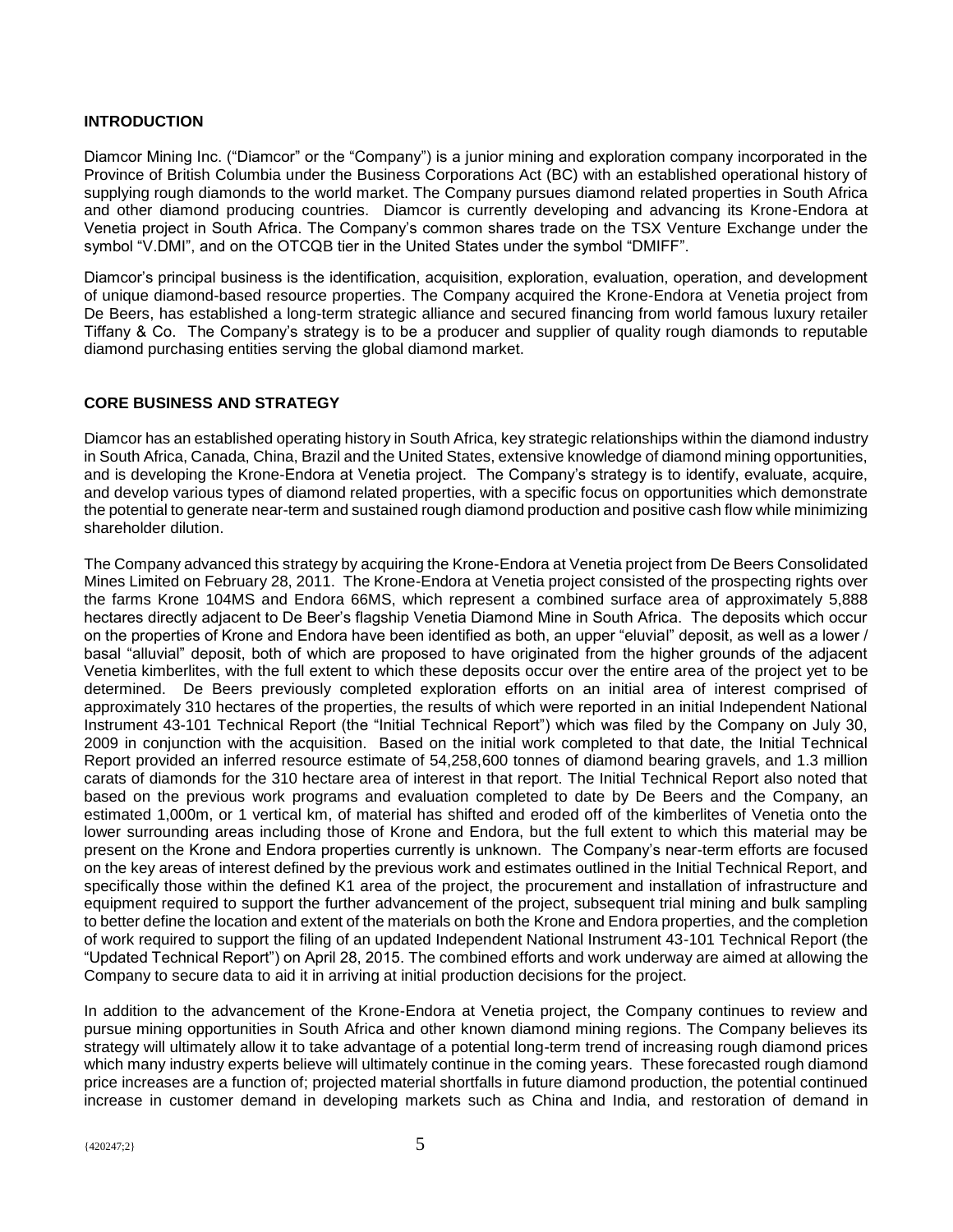historically strong markets such as the United States. Additionally, it is widely accepted and documented that many existing diamond mines may be approaching the late stages of their expected life of mine, and current rough diamond production levels are expected to remain consistent at best, or potentially be reduced in the future. This dynamic, coupled with the fact few if any new large mines demonstrating an ability to meet projected future increasing demands have been identified or developed in many years and the fact that long lead times of +/-10 years are typically associated with bringing any large new diamond mine into production, combine to present a compelling opportunity for companies that have the ability to provide rough diamond production in the coming years. The Company believes it is well positioned to exploit this opportunity.

As part of the implementation of the Company's strategy and focus on projects which demonstrate a near-term potential for production, management classifies all projects into three distinct diamond project categories. The Krone-Endora at Venetia project has been identified as a higher-grade alluvial deposit (material deposited by ephemeral streams) which is covered by a rare lower-grade eluvial deposit (direct shift of material through the action of gravity and rain wash), the nature of which is described in further detail below.

The three basic diamond project categories as defined by the Company when reviewing potential projects are - Primary Kimberlite Projects, Alluvial and Eluvial Projects, and Tailings Re-Treatment Projects. These project categories are briefly explained as follows:

**Primary Kimberlite Projects -** The Company defines primary kimberlite projects as any diamond project which involves the exploration for, or open-pit / underground mining of, any new or existing kimberlite source, these areas being the primary source from which rough diamonds originate. The Company's initial involvement in such projects may occur should the Company acquire projects and then discover new kimberlite bodies of interest on those properties during its ongoing geological evaluation of a project. While currently not a primary focus of the Company, the Company does have the ability to perform initial exploration efforts to define the potential significance of such a find, after which it is anticipated any additional efforts would be considered as warranted.

**Alluvial and Eluvial Projects -** The Company defines both alluvial and eluvial projects as the exploration for, and mining of, near surface diamond bearing gravels. While the terms alluvial and eluvial sound similar, the two deposit types are distinctly different. Alluvial gravel deposits occur as a result of the pre-historic erosion of the top surface areas of primary kimberlite sources by ancient rivers which previously ran over them. The alluvial gravels, and any diamonds contained in these gravels which are eroded from the kimberlite tops, are typically transported downstream before finally settling in areas where these ancient rivers slowed, turned, and/or formed deposit areas. In these situations, the deposited / settled alluvial gravels and associated diamonds are typically found under varying layers of surface structure along graduating terraces in the various key settling areas over which these paleo-rivers once ran. Diamond bearing alluvial gravels typically produce gem quality stones as a direct result of the manner and distance by which they have been transported by the paleo-rivers from their originating sources since the washing or rolling effect of transporting the diamonds, sometimes great distances, tends to destroy the smaller lower quality stones during the process while polishing, rounding, and depositing the larger better-quality stones into the various settlement areas. Unlike the capital-intensive methods of recovering diamonds from a deep hard rock primary kimberlite source, the alluvial gravel recovery process is done via a simple strip mining and earth moving process using heavy equipment with no requirement for any underground work or associated infrastructure. Exploration of potential alluvial properties to locate diamond bearing gravels also involves less capital-intensive methods allowing alluvial projects to be advanced towards production in a relatively short period of time.

Eluvial projects are similar in nature to alluvial projects with respect to production requirements, but significantly rarer and more unique due to the fact that deposits occur immediately adjacent to a known primary source and are created in a different manner. In the typical alluvial deposits described above, constant flowing pre-historic paleorivers slowly eroded away the gravel deposits and diamonds from the source and then transported them downstream to various collection or settlement points, sometimes hundreds of miles away from the source. In contrast to this constant erosion process, eluvial deposits are primarily the result of a gravitational movement, or shift, of material in conjunction with the subsequent erosion or weathering which forms the resulting accumulation or deposit directly adjacent to, or near, the primary source. Due to the fact that these deposits have not moved any significant distance, eluvial deposits also tend to more closely mirror the characteristics of the primary source, with due consideration to the fact they are not as uniform in nature. These characteristics can provide for a more definitive understanding of the deposit in general, especially in circumstances where the primary source of origin is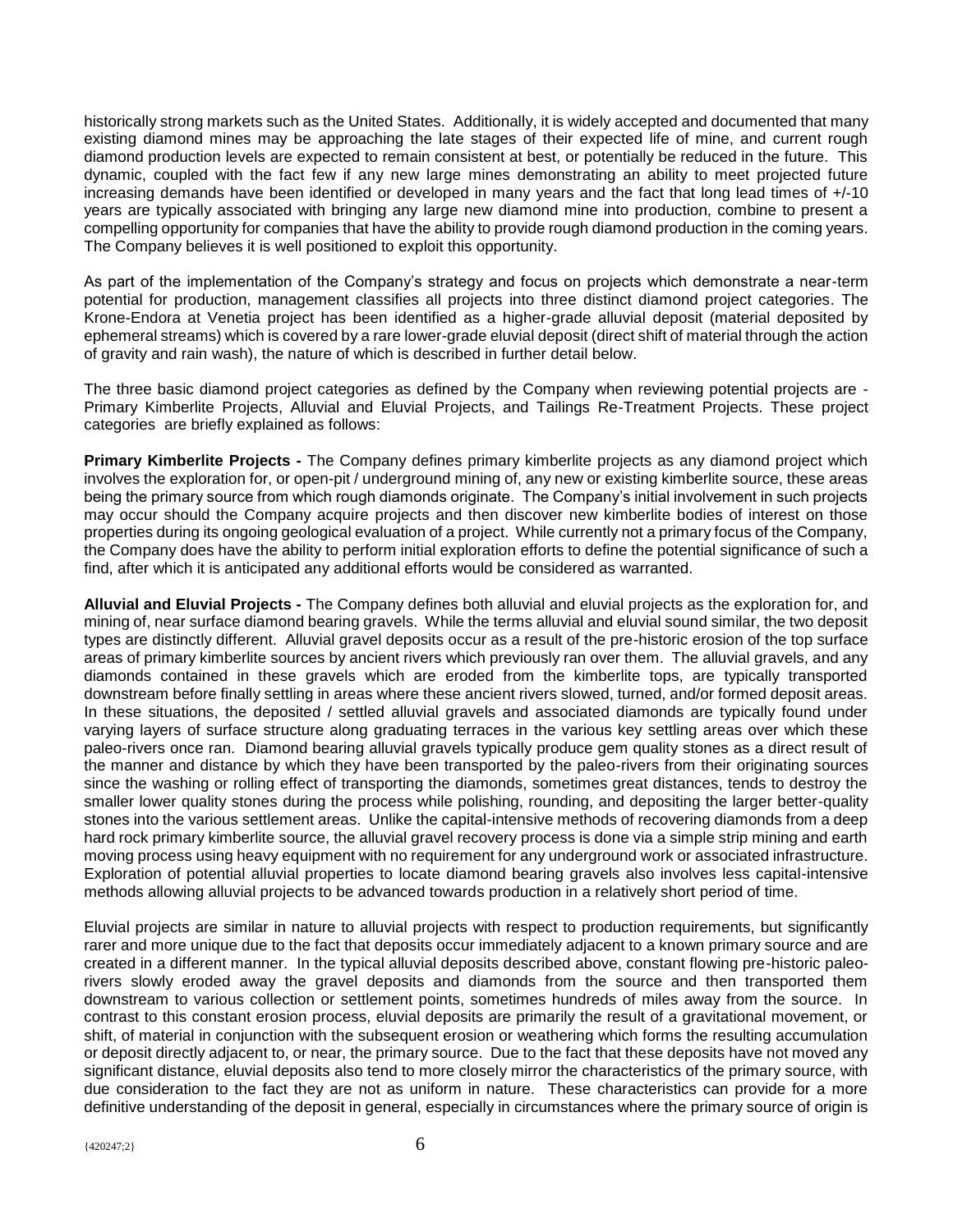well understood. Eluvial deposits would also be expected to retain the same potential for larger diamonds to exist as an alluvial deposit but typically include the added benefit that the smaller diamonds are also retained, as opposed to being destroyed, due to the short-duration of the event causing the deposit, and the short distance the deposit has travelled from the originating source. As noted above, the Krone-Endora at Venetia project acquired from De Beers by the Company has been identified as a proposed higher-grade lower/basal alluvial deposit which is covered by a lower-grade upper eluvial deposit. The project is located directly adjacent to the identified source of the deposits, that being De Beer's flagship Venetia Mine. Venetia is one of the world's most significant and wellestablished diamond mines with previously published yearly production volume highs of approximately 9.0 million carats per year (~3.5M – 2015), and independent references noting a high percentage of diamonds recovered as being classified as gem quality. The decision to transition to underground operations at Venetia was made by De Beers, and an estimated (US)\$2.1B capital expenditure is currently underway. These efforts are expected to extend the mine's life significantly.

**Tailings Re-Treatment Projects -** South Africa, and a select few other countries, have a long and extensive history of large kimberlite diamond mines dating back over 100 years. The age of these mines presents an opportunity for newer and more modern processing and recovery methods to be implemented to reprocess vast stockpiles of previously processed tailings materials. The ability to use newer and more efficient processing plants and methods to re-process stockpiled kimberlite tailings from these mines to recover diamonds missed due to inefficient processing can present a significant opportunity in certain cases. These large above-ground tailings stockpiles can be quantified, graded, and valued to produce reasonably reliable modeling of processing costs and expected revenues.

#### **KEY PERFORMANCE DRIVERS AND RECENT EVENTS**

The primary performance drivers for the Company are the; identification and acquisition of projects which demonstrate potential for near-term diamond production with suitable costs and diamond yields, successful transition of these projects to full scale production, current and future rough diamond market prices, establishment of strategic relationships with reputable purchasing entities of rough diamonds serving global markets.

The onset of the global financial crisis in 2008 and 2009 had a profound effect on the world economy including the diamond market. At that time, analysts, industry experts, and trade publications reported a softening of diamond prices and short-term demand. Despite the expected decline in the United States market, industry experts anticipated increasing demand from the vast emerging markets of China, India, and the Middle East. As of mid-2009 rough diamond prices began to recover, and by early 2010 price recovery was approaching the previous alltime highs experienced in 2008 prior to the global financial crisis. This trend of steadily increasing rough diamond prices largely continued, and by the mid 2011 industry sources were reporting rough diamond prices above the 2008 pre-crisis highs. These highs were followed by periods of a weakening of prices in 2015/16. As of the end of 2018, rough prices for lower quality goods remained under pressure, with the overall potential for increasing rough diamond prices over the long-term possible for the supply/demand reasons set forth above. Readers are cautioned that any significant and sustained decrease in the market prices for rough diamonds could have a material adverse effect on the Company's performance and results from operations**.**

As of December 31, 2018, the Company's principal assets were the following: (i) a 70% majority interest in DMI Minerals South Africa (Pty) Ltd., which the Company used to acquire the Krone-Endora at Venetia project from De Beers Consolidated Mines Limited, (ii) a 100% interest in DMI Diamonds South Arica (Pty) Ltd., which serves as the Company's main corporate entity to support its South African projects, operations, initial exploration efforts, and the evaluation of all future projects. Below are brief descriptions of each of these assets.

**DMI Minerals South Africa (Pty) Limited –** The Company owns a 70% majority interest in DMI Minerals South Africa (Pty) Ltd. ("DMI Minerals") with the remaining 30% interest held by the Company's South African Black Economic Empowerment partner Nozala Investments (Pty) Ltd. ("Nozala"). The subsidiary was formed for the acquisition of projects which demonstrate the potential for both near-term production capabilities and suitable life of mine scenarios. On May 26, 2008, DMI Minerals received confirmation from De Beers that its proposal to acquire the Krone-Endora at Venetia project had been approved as the successful bid pending finalization of a definitive sale of assets agreement. On December 22, 2008, the parties to the transaction completed and executed a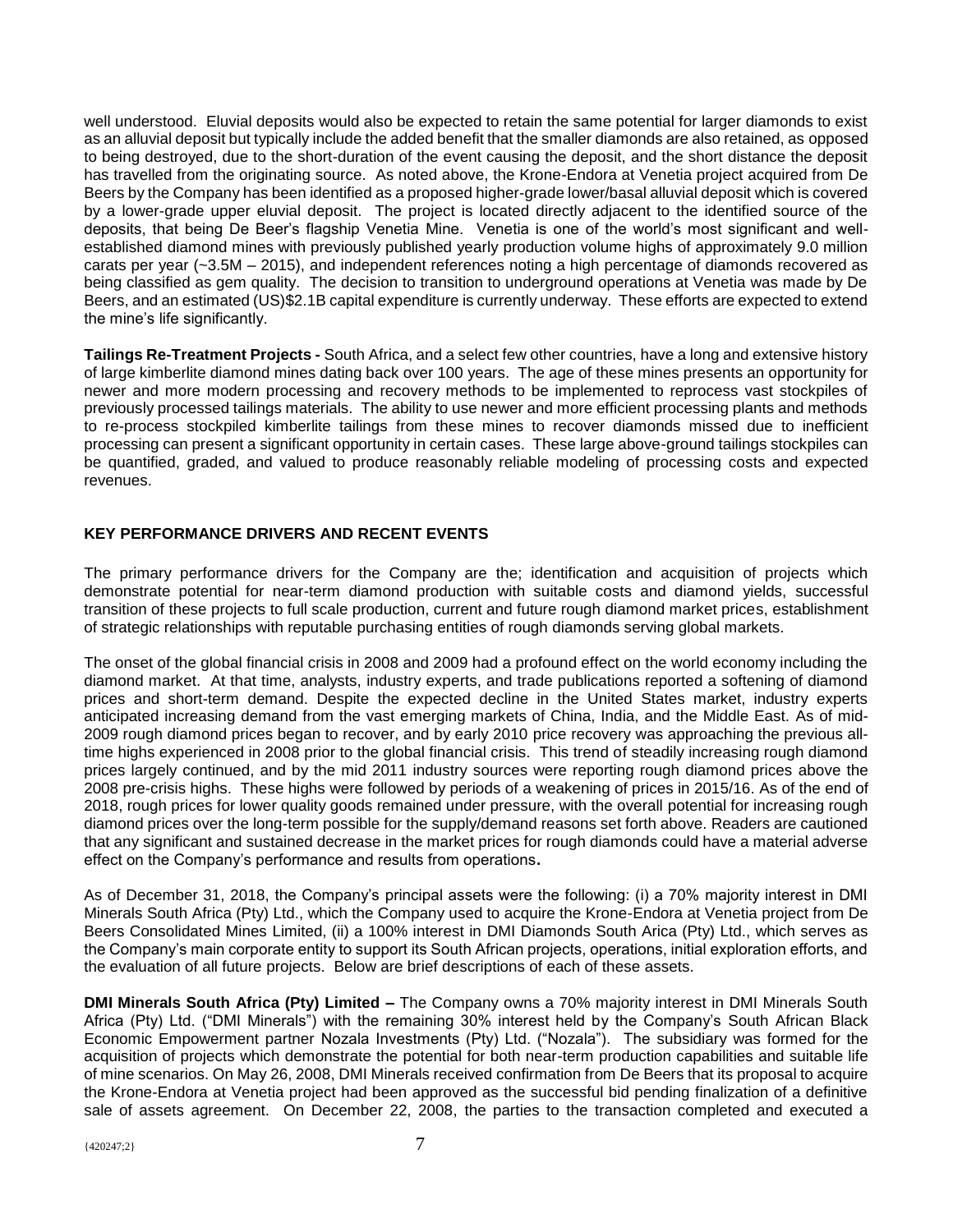definitive sale of assets agreement, and then subsequently on March 31, 2010, executed an amended and updated version of the original sale of assets agreement. Under the terms of the original sale of assets agreement the entire area associated with the Endora 66MS property prospecting right was to be transferred, along with an agreed upon portion of the entire area of Krone 104MS property prospecting right subject to an amendment to exclude certain areas inside the current De Beers Venetia Mine fence line. Despite the delays incurred by this, after due consideration to the proposed area of the Krone 104MS property in question for exclusion, De Beers subsequently agreed to transfer the entire area of Krone 104MS without any amendment or sub-division as part of the transaction. There were no other material changes to the agreement. This amendment allowed the Company to review additional areas of interest between those areas previously identified in the Initial Technical Report and the proposed source of the deposit's origin, that being the kimberlite pipes of De Beers Venetia mine. The transaction was ultimately finalized on December 14, 2010, and on February 28, 2011 the acquisition of the Krone-Endora at Venetia project was closed.

Following the closing of the Krone-Endora at Venetia project acquisition, on March 23, 2011, the Company in conjunction with its subsidiary DMI Minerals entered into a long-term strategic alliance and \$5.5M financing agreement with subsidiaries of New York based Tiffany & Co. Under the terms of the strategic agreement, Tiffany & Co. secured a first right of refusal to purchase up to 100% of the future production of rough diamonds from Krone-Endora at Venetia at fair market value prices to be negotiated and adjusted from time to time to reflect current market conditions. As part of the agreement, DMI Minerals retained the right to freely market all specials (rough diamonds 10.8 carats or larger in size), as well as all other diamond production not selected for purchase by Tiffany & Co. under the terms of their first right of refusal. To expedite the further advancement of the project, Tiffany and Co. Canada provided the Company with a second financing of \$4M on November 16, 2012.

The development of extensive infrastructure began at the project in April of 2011, along with preparations for the start of an extended drilling program, a planned bulk sampling program, and trial mining exercises as recommended by the Initial Technical Report. The completion of extended drilling on 558 targets and the recommended programs undertaken were designed to be a continuation of the work previously completed by De Beers and aimed at:

- assisting the Company in its determination of the location and construction of infrastructure for the project.
- assisting the Company in its determination of how best to proceed with the further evaluation of areas of the project previously explored.
- assisting the Company in identifying additional areas of interest not yet accounted for in the Initial Technical Report for future exploration.
- allow the Company to establish a current diamond price estimate for the project.
- advance the recommended work programs to support the filing of an Updated Independent Technical Report (filed on April 28, 2015).
- support the Company's bulk sampling and trial mining exercises.
- support the application and issuance of a Mining Right from the South African Department of Mineral Resources (granted on September 11, 2014).
- support the issuance of a Water Use License from the South African Department of Water Affairs (granted on April 11, 2016).

Collectively, efforts are aimed at allowing the Company to collect data and aid it in arriving at initial production decisions for the project.

Extensive infrastructure development including the design, development, and construction of two large modular processing plants have been completed to support the long-term development of the project.

Efforts to date have included:

- the clearing of 60km of temporary access roads to support the extended drilling program and the establishment of required infrastructure.
- the identification of areas to be potentially targeted for additional bulk sampling and trial mining exercises, and the location for the construction of the project's plant sites.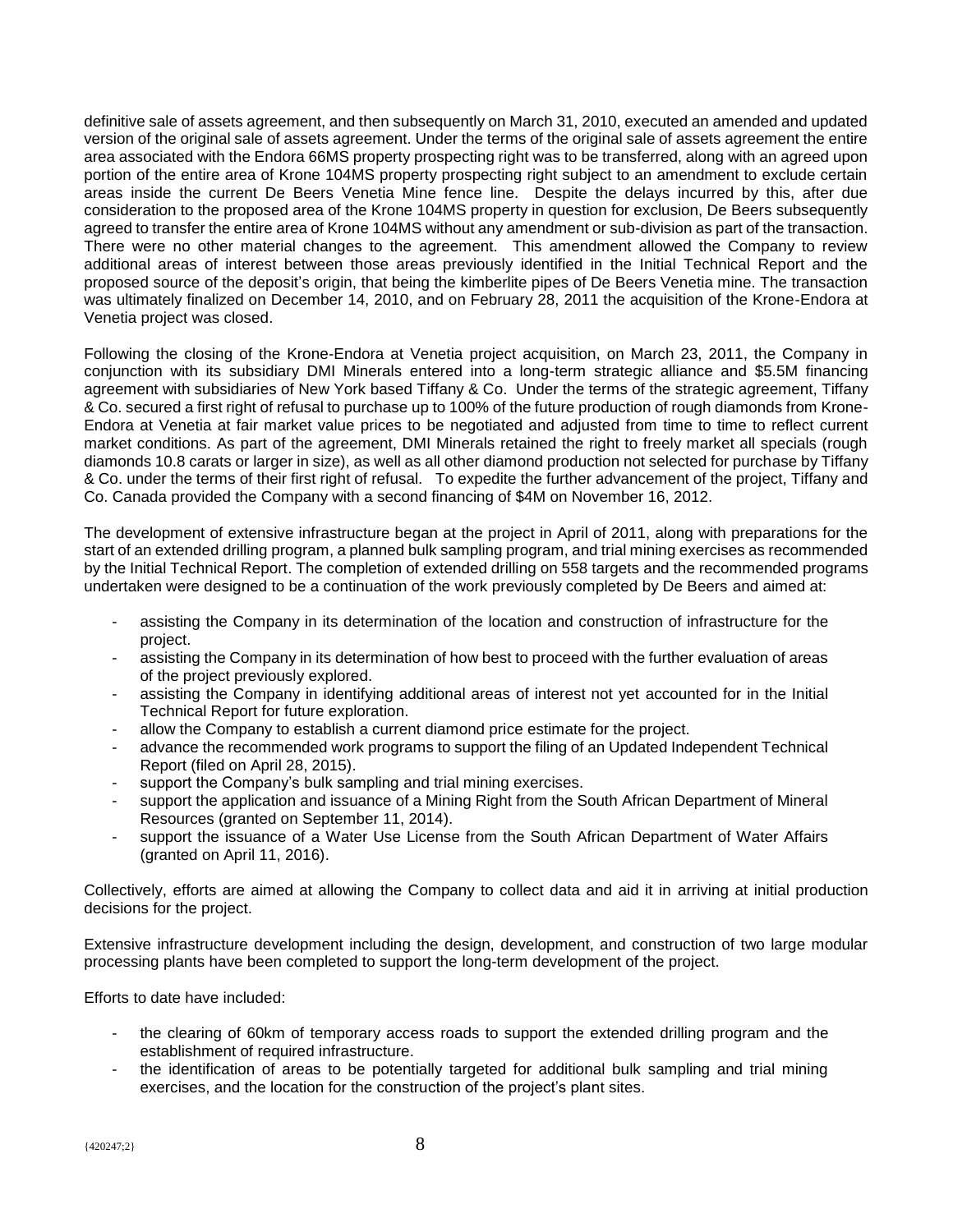- the removal of +/-4,000 truckloads of material for the establishment of a quarry in the area selected for future trial mining exercises.
- the clearing of  $\sim$ 2 hectares for the construction of the plant site, the construction of fresh water and settling dams, the completion of civil engineering work, and the construction of a 5m raised wall around the plant site.
- the construction of  $\sim$ 20km primary access roads and bridges to support the long-term needs of the project.
- the installation of ~5km of high strength electrical security fencing, automated security gates, and security checkpoint facilities.
- extensive concrete work and infrastructure for the main treatment/processing plant, operational offices, and workshops.
- the installation of seven water pipelines totaling  $\sim$  20km in length.
- the installation of a  $\sim$ 13km main power-line and backup diesel generators.
- design, development, installation and testing of the project's deposit specific in-field dry-screening and main treatment plants to support the stated objectives and continued advancement of the project

Due to the nature of the deposit, and specifically its high percentage of sand content, extensive consideration has been required and implemented in the development of the dry-screening and main treatment plants. A separate infield dry-screening plant located near the quarry was developed to achieve the goal of dry-screening out fine materials to reduce operating costs, and to provide the additional benefit of reducing overall water consumption at the main treatment plant. The Company's dry screening plant includes a large modular in-field dry-screening system. The infrastructure includes a rotary trommel, Dabmar Bivitec dry-screening and resonance screening technology, extensive conveyor structures, collection bins, and other supporting infrastructure designed to screen non-diamond bearing material prior to the delivery for final processing at the main treatment plant. Over the past few years, the expansion of quarrying and dry-screening operations has been undertaken to provide for even greater efficiencies, volumes, and the further increase in the targeted removal of fines material from 45% to 60% of fines material removed through the dry-screening process. The main treatment plant has also undergone significant expansion and refinement with the addition of a specific large diamond recovery circuit, expanded x-ray flow sort technology and final recovery facilities.

In fiscal 2018, the testing and commissioning of these expanded quarrying and dry-screening operations indicated enhancement initiatives provided an increase in overall dry-screening capacities and operational efficiencies. However, the Company experienced problems in the recovery of waste water from the project's settling dams due to the increased volume of fines being liberated at the main treatment plant, when operating at high volume. This negatively impacted operations overall and the incidental recovery of diamonds during the fiscal year and into the first fiscal quarter of 2019, as operations and processing were periodically slowed or halted completely to reduce volumes of material being pumped into the project's rehabilitation/settling dams. Extensive testing of both the project's water and deposit material were completed. Based on the recommendations of Company consultants and industry experts, the Company elected to implement further refinements to the project's dry-screening plant to enhance the liberation and the removal of fines through added crushing and screening. Preparations for the installation of a paste thickener at the main treatment plant are underway to allow the Company to remove a majority of the remaining fines. Following the closing of the first tranche of a financing in June 2018, the first fiscal quarter of 2019, the Company finalized the above-noted enhancements to the project's dry-screening plant which enabled the resumption of processing of material in limited volumes to test the effectiveness of these initial refinements. The success of these refinements have enabled the Company to reduce both the size and capital expense associated with the previously recommended paste thickening infrastructure at the main treatment plant. Efforts on the finalization of this item continue to be advanced, after which, the Company plans to increase processing volumes at the project. All efforts underway are designed to support the further advancement of the project and the recommendations of the Updated Technical Report and aid the Company in arriving at initial production decisions for the project.

The Company has placed significant focus and emphasis on the successful closing, financing, and advancement of the Krone-Endora at Venetia project over a period of several years and currently views this project as its most significant business opportunity in the short-term. Building upon the success of the Krone-Endora acquisition, the related Tiffany & Co. strategic alliance and financing, and the further leveraging of management's experience, the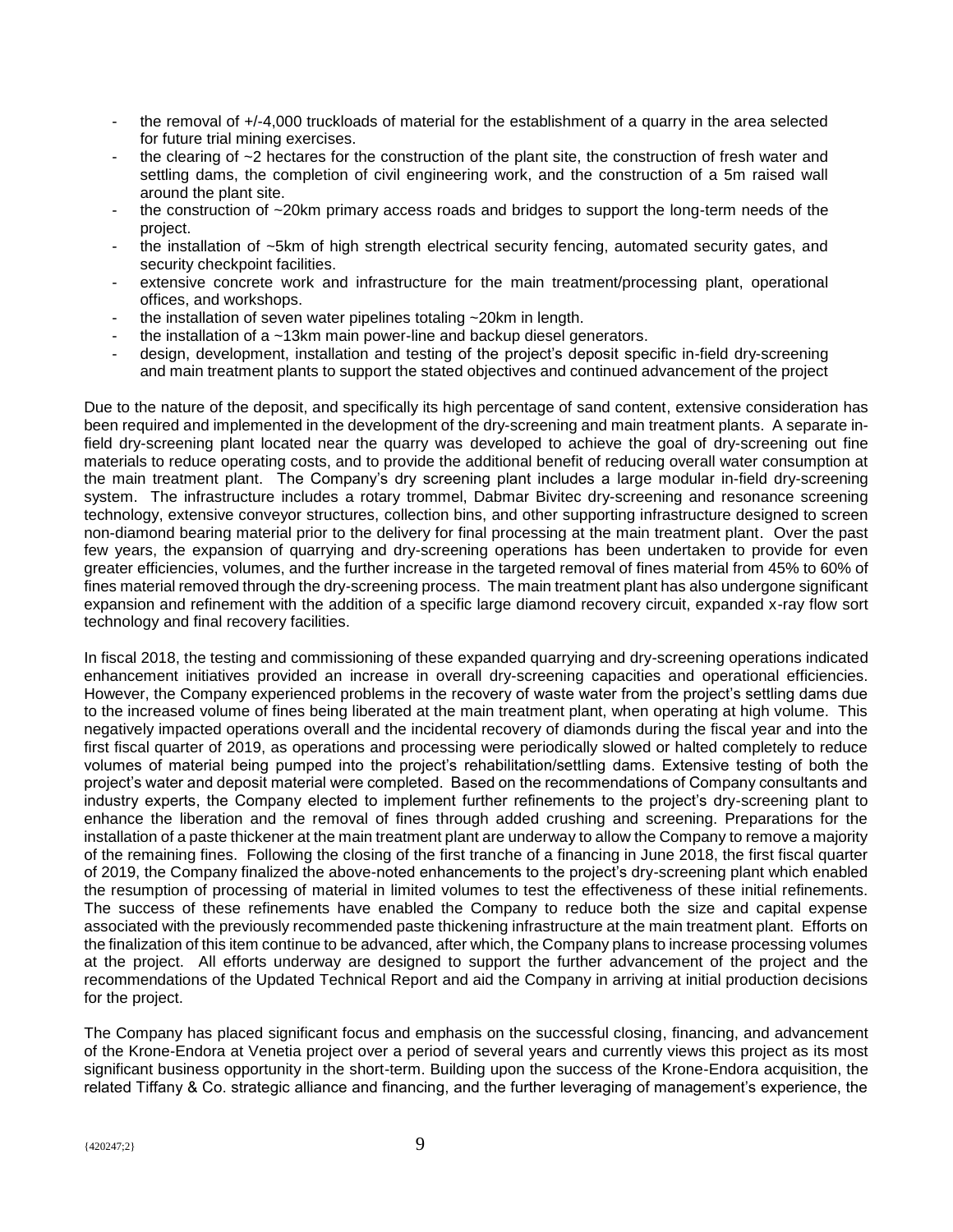Company also continues the process of identifying and evaluating other diamond mining opportunities with a view towards new acquisitions, development, and production opportunities.

**DMI Diamonds South Africa (Pty) Limited ("DMI Diamonds") –** Is the Company's 100% owned South African subsidiary which is used as the Company's main corporate entity to support its South African projects and operations. As part of the Company's ongoing efforts to identify, acquire, and develop production-based projects, DMI Diamonds continuously evaluates and provides production support and equipment to various potential and ongoing projects within South Africa.

#### **MANAGEMENT AND CAPABILITIES**

There were no new appointments to the Company's management during the interim period ended December 31, 2018, and no changes to the Board of Directors. Mr. Dean H. Taylor remains a Director and the Company's President and Chief Executive Officer. The Company's Board of Directors consist of the Company's CEO, Mr. Dean Taylor (Chairman), the Company's CFO, Mr. Darren Vucurevich, world renowned kimberlite expert and professor Dr. Stephen E. Haggerty, and corporate executive Mr. Sheldon Nelson.

The Company has developed extensive relationships with several industry leaders and employs the services of many of the same professional consulting firms which support the ongoing projects of large mining companies worldwide. These relationships assist the Company in its ability to successfully and cost effectively evaluate, plan, and execute on potential projects. The Company has ongoing access to an established operational team of welltrained service providers and suppliers in South Africa.

#### *SOUTH AFRICAN MINING CHARTER – BLACK ECONOMIC EMPOWERMENT (BEE)*

In October 2002, with the support of all mining houses and labor unions concerned, the Broad-Based Socio-Economic Empowerment ("BEE") Charter was introduced by South African Cabinet. This Charter called for certain ownership and management goals in the mining industry for the benefit of historically disadvantaged South Africans within five years. These objectives have been set with the goal of providing equitable access to the nation's vast mineral resources for all South Africans. Many of these historically disadvantaged people are well-qualified, skilled workers already in the field and provide a wealth of opportunity for junior companies such as Diamcor. The advent of a new democratic constitution in South Africa has resulted in significant changes and restructuring of what was once referred to as the "big six" mining houses which traditionally controlled mining production and mineral rights within the region. New legislation has seen the phasing out of this past oligarchy and a shift of focus towards the government accommodating small mining companies and creating various opportunities for junior operations to prosper and grow when affiliated with successful Black Empowerment Partners.

On March 5, 2008, the Company announced a formal joint venture partnership with well-established South African BEE group Nozala. This partnership is currently reflected in the Diamcor South African subsidiary, DMI Minerals, which was formed to pursue diamond mining projects with near-term production potential within South Africa which fit within the Company's stated focus and strategy. Under the terms of the joint venture, which exceed the stated requirements of the BEE charter in South Africa, Diamcor retained a 70% direct ownership in the DMI Minerals subsidiary, with Nozala acquiring a 30% direct shareholder ownership interest. Operationally, expenses charged to the development of any projects held by the entity, and the profits generated, will be similarly proportional. The Company considers this joint venture to be a significant achievement because not only is Nozala a respected and established BEE group representing the interests of some estimated 500,000 rural women shareholders, but it is also a well-respected corporate entity in the South African business community. These attributes have the potential to enhance the Company's ability to achieve its stated growth objectives of securing additional projects within South Africa in a corporately responsible way.

The Company has gained considerable insight into the workings of the new BEE Charter, as well as the government expectations and requirements, through its previous operational history. The Company believes that well-organized BEE groups can provide value to the Company through their investment, professional affiliations, corporate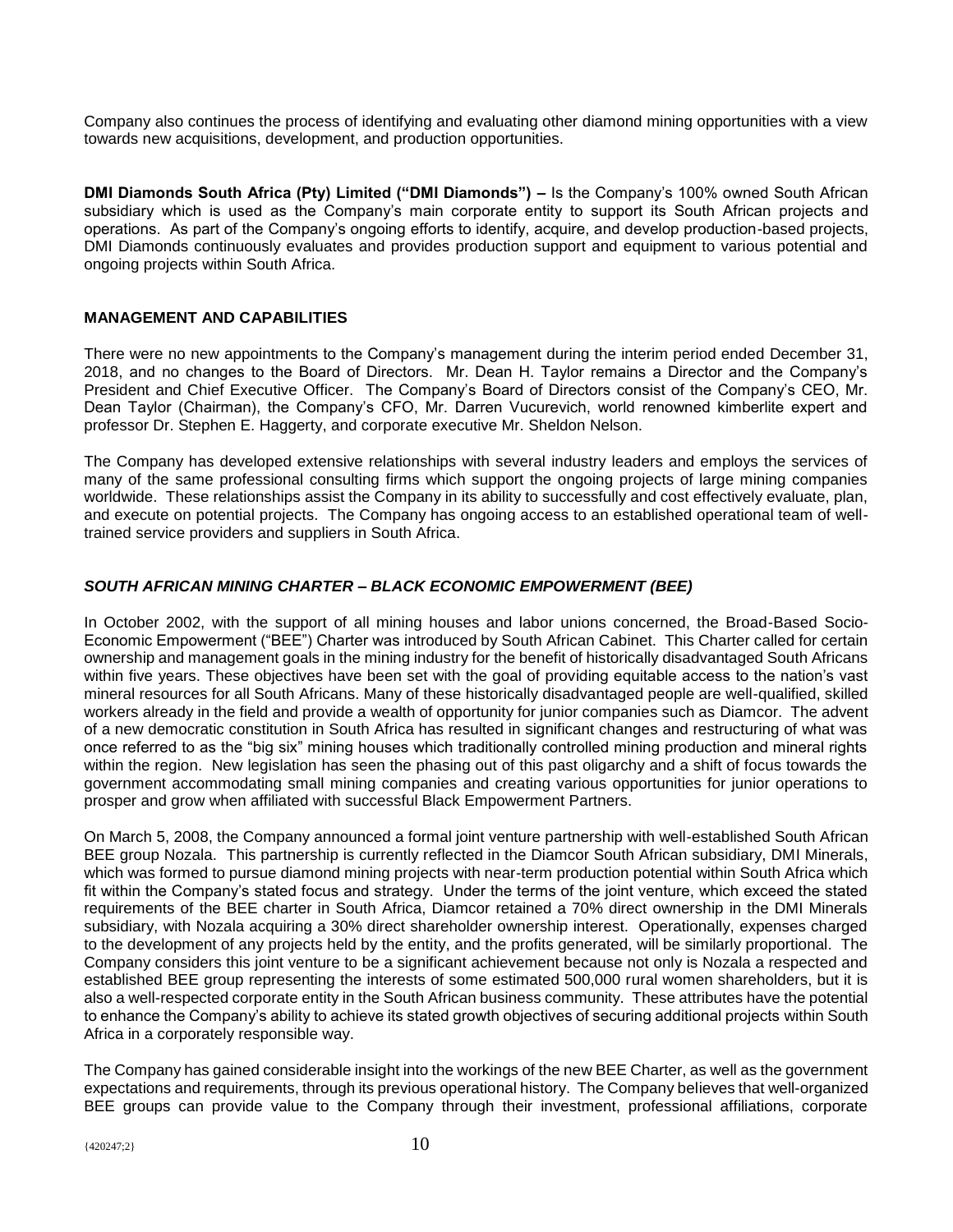knowledge, the management of BEE objectives and the assurance that a meaningful broad-based benefit is achieved by their involvement. The Company has chosen to align itself only with groups which demonstrate a proven track record and ability to achieve these government mandated objectives, which in turn will enhance the Company's ability to achieve its growth objectives by participating in the higher profile acquisitions where Corporate Social Responsibility (CSR) objectives are of paramount importance.

#### **SELECTED QUARTERLY FINANCIAL INFORMATION**

The quarterly financial results are presented in IFRS, and all figures include the results of operations in South Africa.

| March 31, 2019 Fiscal Year                   |                                         |                                           |                                      |                                       |  |  |  |  |
|----------------------------------------------|-----------------------------------------|-------------------------------------------|--------------------------------------|---------------------------------------|--|--|--|--|
|                                              | <b>Fourth Quarter</b><br>March 31, 2019 | <b>Third Quarter</b><br>December 31, 2018 | Second Quarter<br>September 30, 2018 | <b>First Quarter</b><br>June 30, 2018 |  |  |  |  |
| Gross Revenue                                | \$<br>0                                 | \$<br>1,847,403                           | \$<br>1,041,470                      | \$<br>193,606                         |  |  |  |  |
| <b>Total Expenses</b>                        |                                         | 2,723,051                                 | 1,470,758                            | 1,684,759                             |  |  |  |  |
| Net (Loss) for Period                        |                                         | (861, 883)                                | (417, 368)                           | (1,479,140)                           |  |  |  |  |
| Net (Loss) per Share (Basic)                 |                                         | (0.01)                                    | (0.01)                               | (0.02)                                |  |  |  |  |
| Cash Flow (Used in)<br>Operations            |                                         | (607, 440)                                | (745, 019)                           | (1,033,275)                           |  |  |  |  |
| Cash and Cash Equivalents<br>(End of Period) |                                         | 229,258                                   | 569,466                              | 442,076                               |  |  |  |  |
| Assets                                       |                                         | 9,547,857                                 | 9,660,571                            | 9,314,024                             |  |  |  |  |
| <b>Dividends</b>                             |                                         | Nil                                       | Nil                                  | Nil                                   |  |  |  |  |

| March 31, 2018 Fiscal Year                   |                                         |                                           |                                             |                                       |  |  |  |  |
|----------------------------------------------|-----------------------------------------|-------------------------------------------|---------------------------------------------|---------------------------------------|--|--|--|--|
|                                              | <b>Fourth Quarter</b><br>March 31, 2018 | <b>Third Quarter</b><br>December 31, 2017 | <b>Second Quarter</b><br>September 30, 2017 | <b>First Quarter</b><br>June 30, 2017 |  |  |  |  |
| <b>Gross Revenue</b>                         | \$<br>769,961                           | \$<br>1,051,639                           | \$<br>1,650,994                             | \$<br>2,476,234                       |  |  |  |  |
| <b>Total Expenses</b>                        | 2,406,706                               | 2,162,954                                 | 2,660,800                                   | 3,133,043                             |  |  |  |  |
| Net (Loss) for Period                        | (1,223,303)                             | (1,097,412)                               | (998, 780)                                  | (652, 102)                            |  |  |  |  |
| Net (Loss) per Share (Basic)                 | (0.01)                                  | (0.02)                                    | (0.02)                                      | (0.01)                                |  |  |  |  |
| Cash Flow (Used in)<br>Operations            | (446, 036)                              | (835, 870)                                | (61, 901)                                   | (597, 300)                            |  |  |  |  |
| Cash and Cash Equivalents<br>(End of Period) | 520,312                                 | 383,298                                   | 656,478                                     | 1,549,157                             |  |  |  |  |
| Assets                                       | 11,382,523                              | 10,808,096                                | 11,067,970                                  | 12,974,608                            |  |  |  |  |
| <b>Dividends</b>                             | Nil                                     | Nil                                       | Nil                                         | Nil                                   |  |  |  |  |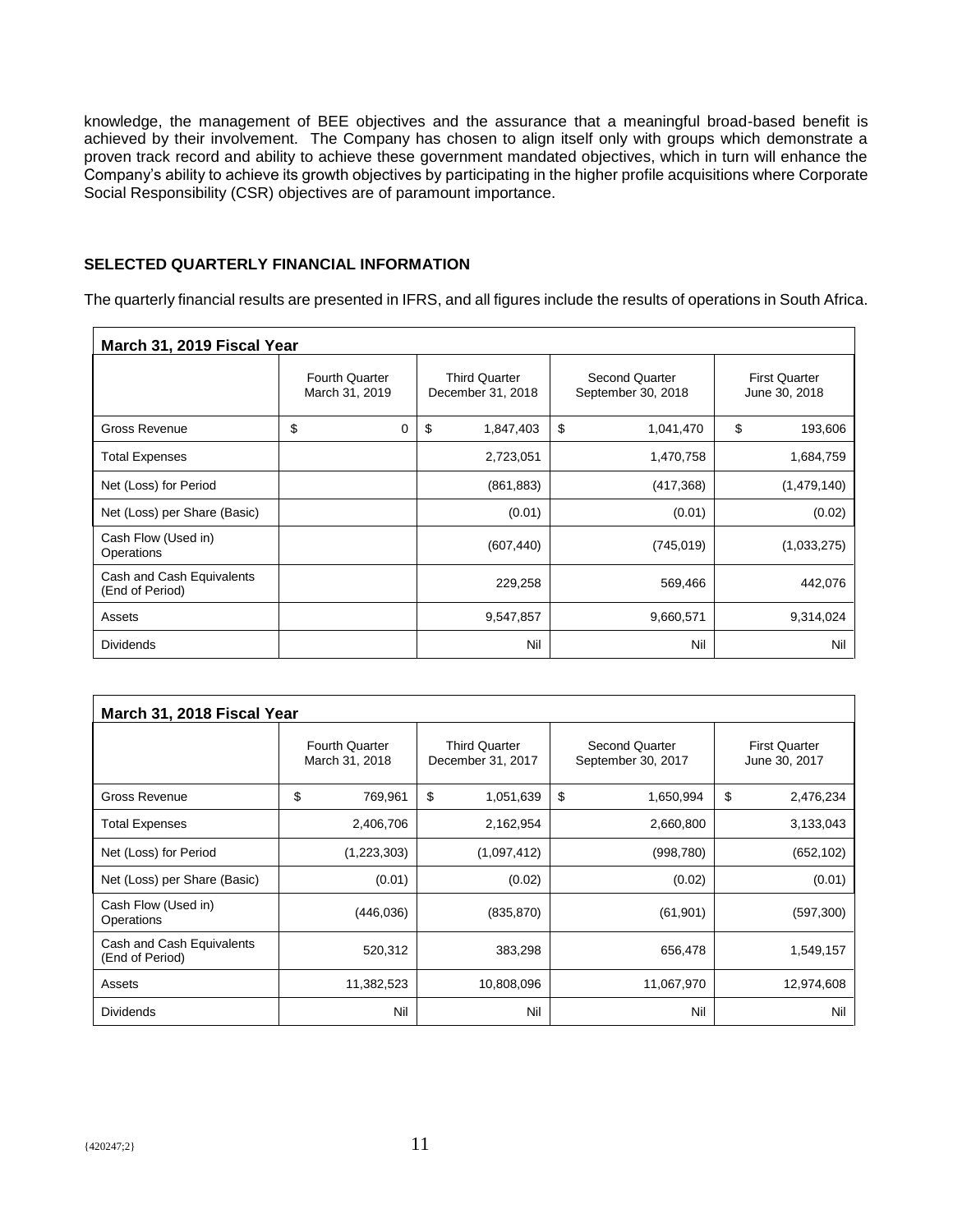| March 31, 2017 Fiscal Year                   |                                         |            |                                           |             |                                      |            |    |                                       |
|----------------------------------------------|-----------------------------------------|------------|-------------------------------------------|-------------|--------------------------------------|------------|----|---------------------------------------|
|                                              | <b>Fourth Quarter</b><br>March 31, 2017 |            | <b>Third Quarter</b><br>December 31, 2016 |             | Second Quarter<br>September 30, 2016 |            |    | <b>First Quarter</b><br>June 30, 2016 |
| Gross Revenue                                | \$                                      | 386,629    | \$                                        | 1,601,983   | \$                                   | 1,543,063  | \$ | 2,396,750                             |
| <b>Total Expenses</b>                        |                                         | 844,658    |                                           | 2,702,660   |                                      | 2,454,988  |    | 2,365,805                             |
| Net (Loss) for Period                        |                                         | (816, 456) |                                           | (1,088,392) |                                      | (899, 924) |    | 38,700                                |
| Net (Loss) per Share (Basic)                 |                                         | (0.01)     |                                           | (0.01)      |                                      | (0.01)     |    | (0.00)                                |
| Cash Flow (Used in)<br>Operations            |                                         | 70,508     |                                           | 678,270     |                                      | (284, 942) |    | (378, 570)                            |
| Cash and Cash Equivalents<br>(End of Period) |                                         | 264,937    |                                           | 1,365,770   |                                      | 5,420,236  |    | 782,592                               |
| Assets                                       |                                         | 11,882,433 |                                           | 8,621,635   |                                      | 12,992,032 |    | 8,769,832                             |
| <b>Dividends</b>                             |                                         | Nil        |                                           | Nil         |                                      | Nil        |    | Nil                                   |

During the quarter ended December 31, 2018, the Group (as defined below) continued to advance the Krone-Endora at Venetia project to aid the Company in arriving at initial production decisions.

#### **QUARTERLY RESULTS ANALYSIS**

As of December 31, 2018, the Company held assets of \$9,547,857 which included cash and cash equivalents of \$229,258, accounts receivable of \$942,546 from the sale of rough diamonds, value added tax, and other receivables. diamond inventory of \$365,583, and prepaid expenses of \$65,448. The Company held restricted cash of \$741,783 associated with a guarantee for certain rehabilitation obligations and electrical guarantees. The net book value of property, plant and equipment assets was \$7,203,239.

As of December 31, 2018, the Company's total liabilities were \$7,400,527. Accounts payable related to facility expansion and upgrades underway at Krone-Endora, trade, tax, accrued salaries and benefits payable were \$1,019,306. The current portion of debt from the Tiffany & Co. convertible debenture and payments due in the next 12 months is \$3,969,656. The Company had an estimated deferred tax liability of \$506,887. The decommissioning liability associated with the Krone-Endora at Venetia project is \$264,069, and \$1,640,609 was recorded as due to the Company's BEE partner in conjunction with loan amounts, which have no set terms of repayment and are being used by DMI Minerals South Africa (Pty) Ltd.

The Company operates in one market segment for the mining and sale of rough diamonds to the world market. The Company's financial instruments consist of cash and cash equivalents, restricted cash, receivables and accounts payables and accrued liabilities. Unless otherwise noted, management believes the Company is not exposed to any significant interest, currency or credit risks arising from these instruments. The Company's financial statements are consolidated and shown in Canadian dollars as required and conversions from foreign exchange are noted. A majority of the Company's operational facilities are situated in South Africa and the Company follows standard South African policy with respect to both the investment and removal of funds into projects and operations within South Africa.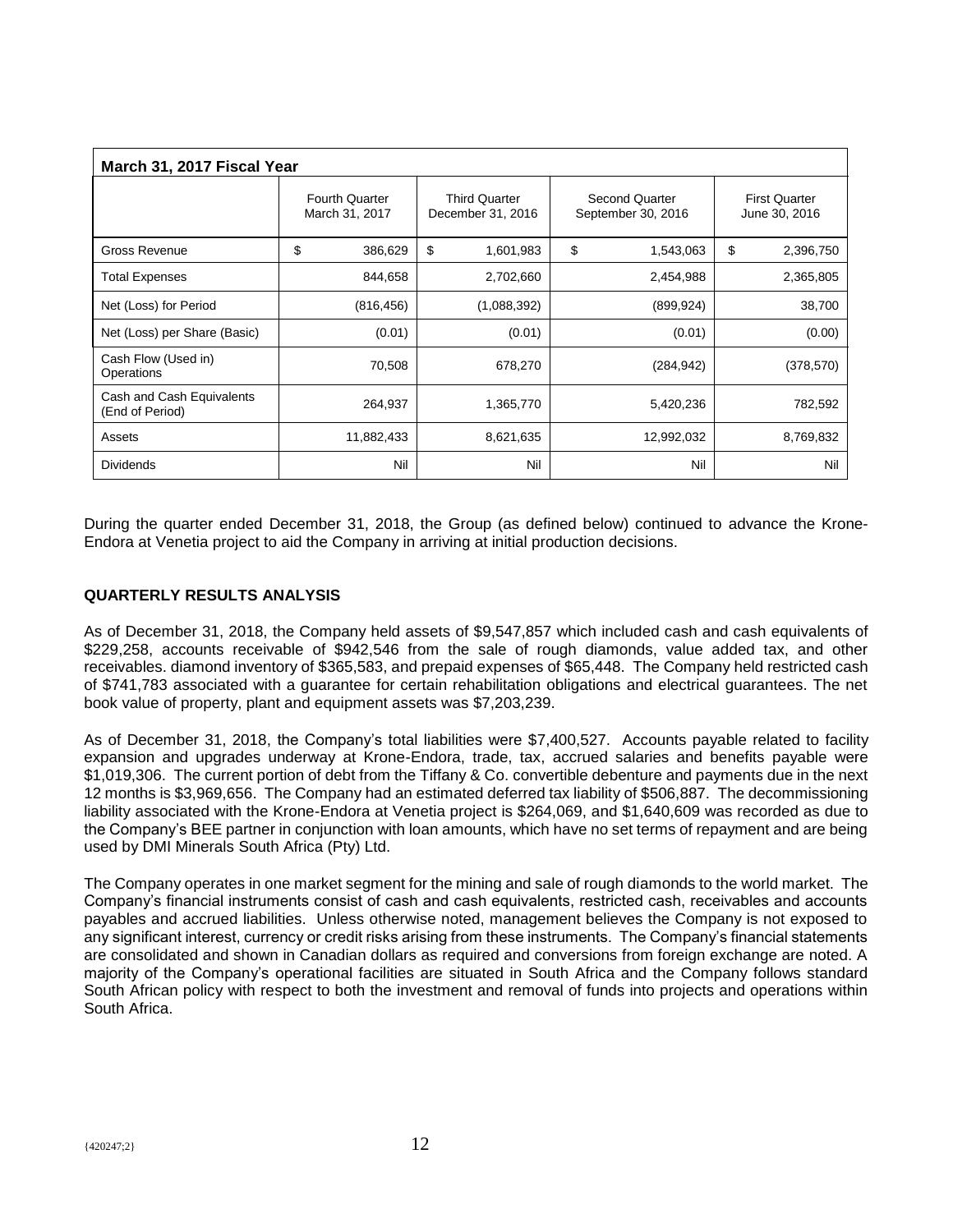#### *Revenue*

The Company reports revenue of \$1,847,403 (US \$1,389,889), an increase when compared to revenues of \$1,051,639 (US \$864,546) realized during the same period in the prior fiscal year. The increase in sales was due to additional recoveries due to increasing processing volumes during the current quarter as compared to the same period during the prior fiscal year. The Company realized a price per carat of (US) \$194, relatively unchanged as compared to an average price per carat of (US) \$199 in the same period in 2017. The average dollar per carat during the current period was in line with Company targets, and the rough diamonds recovered continued to demonstrate the potential of the deposit with regard to their quality, the overall size frequency distribution, and the recoveries of larger diamonds in the 10.8 carat plus "special" category. The recovery of all rough diamonds to date, were incidental to the ongoing commissioning and testing and trial mining exercises being performed by the Company.

The Company realized \$13,430 from interest and other income and a gain of \$335 for foreign exchange, as compared to realizing \$14,506 from interest and other income, and a loss of \$603 for foreign exchange for the same period during the prior fiscal year. The Company anticipates it will realize additional revenues from the incidental recoveries and the sale of rough diamonds after December 31, 2018.

#### *Cost of Sales or Operating Expenses*

Operating expenses are comprised primarily of labor, management, contracted labor and equipment, utilities, fuel, and other expenses incurred at the project. The most significant of these operating expenses were heavy equipment and diesel fuel costs associated with the trial mining operations, followed by plant maintenance and consumables, wages and expenses related to mine management and employees, and consulting fees for the ongoing advancement, compliance, and reporting requirements at the project. During the interim period ended December 31, 2018, the Company realized operating expenses of \$1,958,871 an increase when compared to \$1,327,353 realized during the same period in the prior fiscal year as a result of the efforts to reducing fine material, increase processing volumes, and the accounting treatment associated with rough diamond inventory on hand at the end of the period.

#### *General and Administrative Expenses*

Total general and administrative expenses for the interim period ended December 31, 2018 were \$764,180, a decrease when compared to \$835,601 incurred during the same period in fiscal 2018. Accretion and depreciation expenses decreased to \$278,105 from \$323,067. Consulting fees were relatively unchanged at \$49,200 from \$49,285, as were insurance costs of \$19,635 from \$19,250. Interest and bank charges increased to \$140,741 from \$128,584, which are mainly attributable to the remaining portion of the Tiffany & Co. debt. Office expenses increased to \$64,811 from \$40,004 due to the addition of facilities in South Africa to support expanding operations, while professional fees were decreased to \$22,227 as compared to \$41,541. Investor relations expenses were decreased to \$17,390 when compared to \$30,549 realized during the prior fiscal year. Salaries and wages were relatively unchanged at \$129,616 from \$129,357. Expenses for transfer agent and regulatory fees decreased to \$4,941 from \$9,081. Along with the reduction in investor relations expense, travel expenses were also decreased to \$37,514 for the interim period ended December 31, 2018, as compared to \$64,883 in the prior fiscal year.

General and administrative expenses were primarily incurred by the Company in support of the further advancement of the Krone-Endora at Venetia project's recommended work programs, the Company's continued advancement of the plant commissioning and testing exercises, updates, and expansions, the Company's preparations for its planned move to bulk sampling and trial mining exercises, as well as the Company's planned move to 24/7 operations in conjunction with the granting of the required permitting and Mining Right by the South African Department of Mineral Resources. The Company remains committed to managing its resources carefully and conserving cash.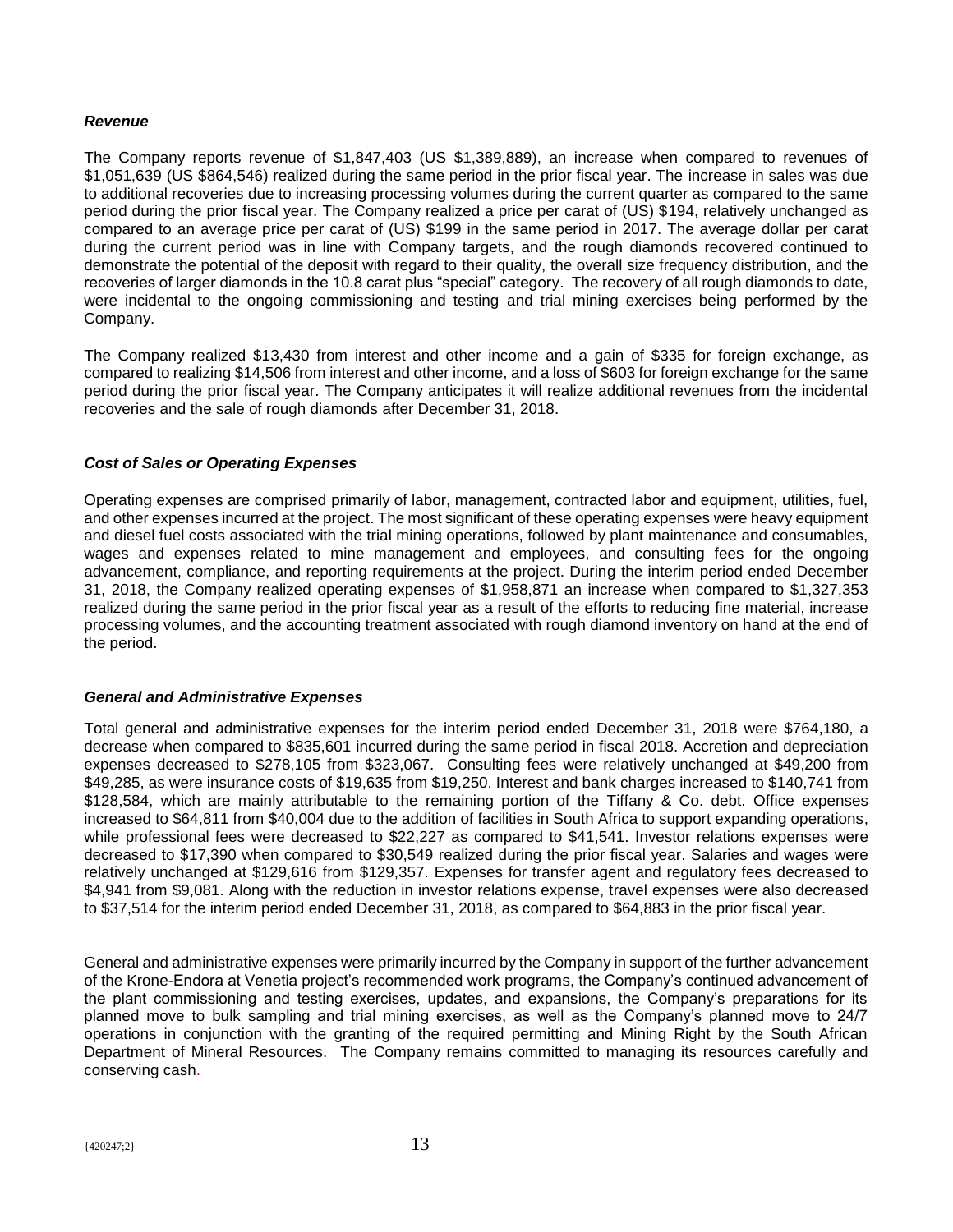#### *Net Earnings*

The Company generated income of \$1,847,403 net of commissions and fees from the recovery and sale of rough diamonds incidental to the ongoing commissioning and testing of facilities during the interim period ending December 31, 2018. The Company incurred \$1,958,871 in operating expenses and realized a net loss from operating activities of \$111,468. The Company incurred \$764,180 in general and administrative expenses, earned \$13,430 in interest and other income, realized a gain of \$335 for foreign exchange, which resulted in a net loss before tax of \$861,883 for the interim period ended December 31, 2018, as compared to a net loss of \$1,097,412 for the same period in the prior fiscal year. The Company recorded a foreign currency translation exchange gain of \$222,572 compared to a gain of \$703,954 for the same period in the prior fiscal year.

The following table provides a summary of the Company's financial operations:

|                                              | Nine Month Interim Period Ended December 31 |  |                  |  |             |  |
|----------------------------------------------|---------------------------------------------|--|------------------|--|-------------|--|
|                                              | 2018                                        |  | 2017             |  | 2016        |  |
| <b>Total Revenue</b>                         | \$<br>3,082,479 \$                          |  | 5,178,867 \$     |  | 5,541,796   |  |
| Net Income (Loss) Before Tax                 | $(2,758,394)$ \$                            |  | $(2,748,292)$ \$ |  | (1,949,613) |  |
| Basic and Diluted Earnings (Loss) Per Common |                                             |  |                  |  |             |  |
| Share                                        | $(0.03)$ \$                                 |  | $(0.04)$ \$      |  | (0.02)      |  |
| <b>Total Assets</b>                          | 9,547,857 \$                                |  | 10,808,096 \$    |  | 11,706,645  |  |
| <b>Total Long-Term Liabilities</b>           | 2,411,565 \$                                |  | 3,200,238 \$     |  | 4,042,338   |  |
| Cash Dividend                                | Nil \$                                      |  | Nil \$           |  | Nil         |  |

#### **LIQUIDITY AND CAPITAL RESOURCES**

The Company recorded a net loss before tax of \$861,883 in the interim period ended December 31, 2018 as compared to a net loss of \$1,097,412 for the interim period ended December 31, 2017. The Company recorded negative cash flow from operating activities of \$607,440 compared to negative cash flow from operating activities of \$835,870 for the same period last year. As of December 31, 2018, the Company had an accumulated deficit of \$34,504,365.

*Cash Position.* As at December 31, 2018, the Company had cash and cash equivalents of \$229,258 (\$383,298 December 31, 2017), rough diamond inventory of \$365,583 (\$422,948 December 31, 2017), accounts receivable of \$942,546 (\$228,238 December 31, 2017), and prepaid expenses of \$65,448 (\$38,770 December 31, 2017). The Company believes it has adequate cash, or the potential to access additional capital if required, for the continued development, commissioning, bulk sampling, and advancement of the recommended work programs, and the potential to generate future revenues from the incidental recovery and sale of rough diamonds from the combined efforts underway at the project.

A portion of the cash on hand and available for use by the Company at December 31, 2018 was held in its foreign bank accounts in South Africa and is being used for the continued advancement of the Krone-Endora at Venetia project and for general corporate purposes. The Company also follows certain procedures to aid in the recovery and re-investment of funds from its projects and inter-corporate shareholder loans.

*Financing Activities.* Recent financings by the Company were designed to support the Company's strategy of leveraging its well-established operational history to identify, acquire, and develop assets which demonstrate the potential for the near-term sustained production of rough diamonds while minimizing shareholder dilution.

On March 23, 2011, shortly after the closing of the acquisition of Krone-Endora at Venetia project from De Beers, the Company entered into a long-term strategic alliance with Tiffany & Co. to expedite the advancement of the project. Tiffany & Co., through its Canadian subsidiary, provided the Company with \$5,500,000 in financing, which included a \$3,500,000 Term Loan and a \$2,000,000 Convertible Debenture. The Term Loan had a 5-year term and a fixed rate of interest of 7% per annum. The loan was non-amortizing for a 24-month period and no interest or principal was due until after this 24-month period, at which time interest and principal would be payable monthly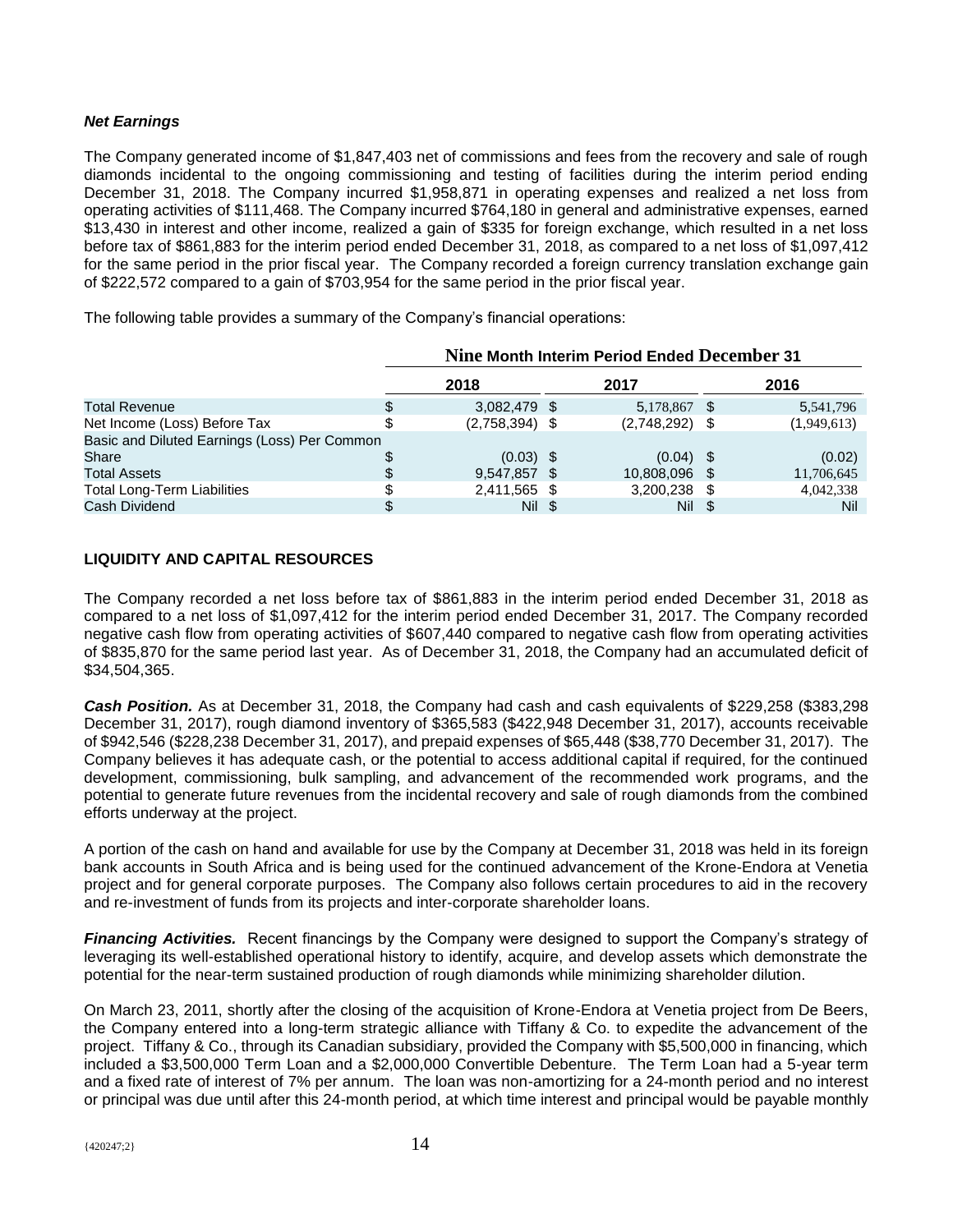in accordance with a 36-month amortization schedule. The Company retained the right to repay the Term Loan and any accrued and unpaid interest due at any time without notice or penalty. The Convertible Debenture had a term of 5 years and a fixed rate of interest of 7% per annum. Like the Term Loan, interest accrued but was not payable for the 24-month period from the date of issuance, after which time interest would become due and payable monthly. On April 8th, 2013, the Company announced that it had exercised its right to convert the principal and accrued interest into Company common shares. A total of \$2,295,920 inclusive of principal and accrued interest was converted at the stipulated price of \$0.75 per common share, resulting in the issuance of 3,061,227 Company common shares to Tiffany & Co. In April 2013, the Company commenced with repayments as per the original terms of the agreement. In December of 2014, the Company and Tiffany & Co. agreed to defer any further payments to January of 2016. At that time, a change to the interest rate associated with the facility to 9% was also agreed to by the parties. In January of 2016, the Company and Tiffany & Co. agreed to defer any further payments to July of 2016. In February 2017, the Company and Tiffany agreed to defer payments until June 2017 at which time the remaining balances associated with this loan were paid in full.

On November 16, 2012, the Company announced that it had secured an additional \$4.0M in financing from Tiffany & Co. The \$4,000,000 in financing was provided by Tiffany's subsidiary, Tiffany & Co. Canada, via a \$2,400,000 term loan and a \$1,600,000 convertible debt debenture. The Term Loan has a fixed rate of interest of 9% and secured by a promissory note which was non-amortizing until January 2015, after which time principal and interest would become payable monthly in accordance with a 36-month amortization schedule. The Company retained the right to repay the outstanding principal and any accrued and unpaid interest due under the Promissory Note at any time without notice or penalty. The Convertible Debenture had a fixed rate of interest of 9% per annum, and was non-amortizing until January 2015, following which time principal and interest would be payable monthly in accordance with a 36-month amortization schedule. The Company retained the right to repay the outstanding principal and any accrued and unpaid interest, without penalty, on not less than 30-days' notice and subject to the conversion rights contained in the Convertible Debenture. Under the conversion rights of the Convertible Debenture, Tiffany & Co. Canada may convert the principal amount of \$1,600,000, along with any accrued and unpaid interest due at that time, in whole or in part, into Class A Common Shares (the "Shares") of the Company at a conversion price of CAD \$1.60 per Share. Early in 2014, the Company and Tiffany & Co. agreed to initially defer any payments on the \$2,400,000 term loan and the \$1,600,000 convertible debenture to January 2015. In December of 2014, the Company and Tiffany & Co. agreed to further defer any payments to January of 2016, with that date subsequently revised to defer any further payments to July of 2016. In February 2017, the Company and Tiffany agreed to defer payments until June 2017 at which time the outstanding payments were paid and scheduled payments recommenced. In September 2017, the Company and Tiffany & Co. verbally agreed to a temporary deferral of payments. The Company plans to resume payments once it is able to resume testing and commissioning exercises at increased volumes.

On December 13, 2017, the Company announced its intention, subject to TSX Venture Exchange approval, to extend the expiry date of 1,566,800 share purchase warrants ("Warrants"), which were exercisable to purchase up to 1,566,800 common shares in the authorized share capital of the Company at an exercise price of \$1.25 per share, from December 30, 2017 to December 30, 2018. All other terms of the Warrants remained unchanged. The extension of the expiry date of the warrants was subject to TSX Venture Exchange approval, and the Company received the required approval on December 21, 2017. Subsequently, on December 30, 2018, the amount of 1,566,800 share purchase warrants expired unexercised and were cancelled.

The Company completed a brokered private placement financing of 5,291,545 units at a price of \$1.10 per unit on August 31, 2016 resulting in gross proceeds of \$5,820,700, with over 90% of the units being acquired by institutional investors. Each unit consisted of one common share and one-half of one common share purchase warrant with an exercise price of \$1.60 expiring August 31, 2019. In conjunction with the closing of the financing, the Company paid aggregate cash commissions and legal fees of \$327,000 to agents, which included 6% of the gross proceeds received from subscriptions introduced to the Company by the agents. In addition, the Company issued an aggregate of 297,273 non-transferable warrants to agents, representing 6% of the number of units sold to subscribers introduced to the Company by agents. In addition, as part of a non-brokered portion of the offering, the Company paid to certain finders an aggregate cash commission of \$10,230, representing 6% of the gross proceeds received from subscribers introduced to the Company by such finders, and issued an aggregate of 9,300 nontransferable warrants to such finders, representing 6% of the number of units sold to subscribers introduced to the Company by such finders. All warrants issued to the agents and finders entitled the holder to purchase one share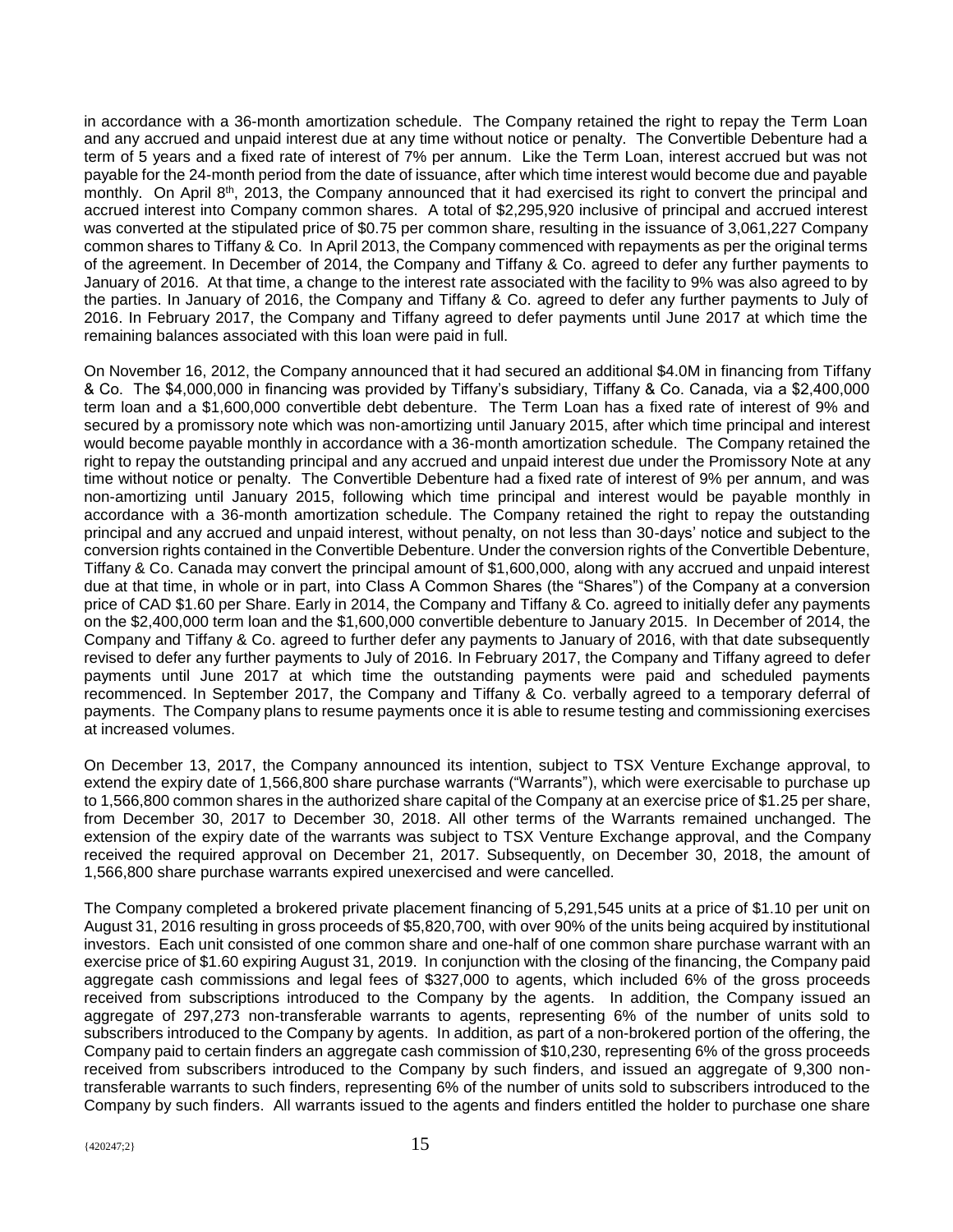of the Company at an exercise price of \$1.60 until August 31, 2019. All shares and warrants issued were subject to a hold period ending on January 1, 2017.

The Company completed a non-brokered private placement financing of 4,956,909 units at a price of \$0.85 per unit on June 9, 2017, resulting in gross proceeds of \$4,213,373. Each unit consisted of one common share and onehalf of one common share purchase warrant with each whole warrant being exercisable to purchase an additional common share at an exercise price of \$1.20, expiring June 9, 2020. In conjunction with the closing of the financing the Company paid aggregate cash commissions and legal fees of \$90,885 to agents, which represented 6% of the gross proceeds received from subscriptions introduced to the Company by the agents. In addition, the Company issued an aggregate of 106,923 non-transferable share purchase warrants to agents, representing 6% of the number of units sold to subscribers introduced to the Company by agents. Each warrant issued to the agents entitled the holder to purchase one share of the Company at an exercise price of \$1.20 until June 9, 2020. The shares and warrants issued were subject to a hold period ending on October 10, 2017.

The Company completed the first tranche of a non-brokered private placement financing of 5,715,950 units at a price of \$0.35 per unit on June 20, 2018, resulting in gross proceeds of \$2,000,582.50. Each unit consisted of one common share and one-half of one common share purchase warrant with each whole warrant being exercisable to purchase an additional common share at an exercise price of \$0.60, expiring June 20, 2021. In conjunction with the closing of the financing the Company paid aggregate cash commissions and finder's fees of \$1,814.40 to agents, which represented 6% of the gross proceeds received from subscriptions introduced to the Company by the agents. In addition, the Company issued an aggregate of 5,194 non-transferable share purchase warrants to agents, representing 6% of the number of units sold to subscribers introduced to the Company by agents. Each warrant issued to the agents entitled the holder to purchase one share of the Company at an exercise price of \$0.60 until June 20, 2021. The shares and warrants issued were subject to a hold period ending on October 21, 2018.

The Company completed the second tranche of a non-brokered private placement financing of 3,510,315 units at a price of \$0.35 per unit on August 29, 2018, resulting in gross proceeds of \$1,228,610.25. Each unit consisted of one common share and one-half of one common share purchase warrant with each whole warrant being exercisable to purchase an additional common share at an exercise price of \$0.60, expiring August 29, 2021. In conjunction with the closing of the financing the Company paid aggregate cash commissions and finder's fees of \$6,510.00 to agents, which represented 6% of the gross proceeds received from subscriptions introduced to the Company by the agents. In addition, the Company issued an aggregate of 18,600 non-transferable share purchase warrants to agents, representing 6% of the number of units sold to subscribers introduced to the Company by agents. Each warrant issued to the agents entitled the holder to purchase one share of the Company at an exercise price of \$0.60 until August 29, 2021. The shares and warrants issued were subject to a hold period ending on December 30, 2018.

As of December 31, 2018, the Company had 63,885,888 common shares issued and outstanding and has authorized capital of an unlimited number of shares.

*Working Capital.* As of December 31, 2018, the Company had negative working capital of \$3,386,127 as compared to negative working capital of \$2,518,338 at December 31, 2017. Working capital is calculated based on current assets less current liabilities.

*Future Capital Requirements.* The Company has incurred losses since its inception. However, given the Company's closing of the Krone-Endora at Venetia project acquisition, its successful recent financings, the successful advancement of the project, the continued work on the upgrades, expansion, and commissioning of the modular plants at the project, the initial sales of rough diamonds incidentally recovered from the ongoing commissioning and testing exercises, the successful granting of the required Mining Right by the South African Department of Mineral Resources, and the successful granting of a Water Use License by the South African Department of Water Affairs, the Company anticipates it has the potential ability to finance the recommended bulk sampling and large-scale trial mining operations underway which are designed to aid the Company in arriving at an initial production decision for the Krone-Endora at Venetia project. Its ability to continue as a going concern will depend on the results of its operations, its ability to become profitable through the continued sale of rough diamonds and / or its ability to raise additional capital.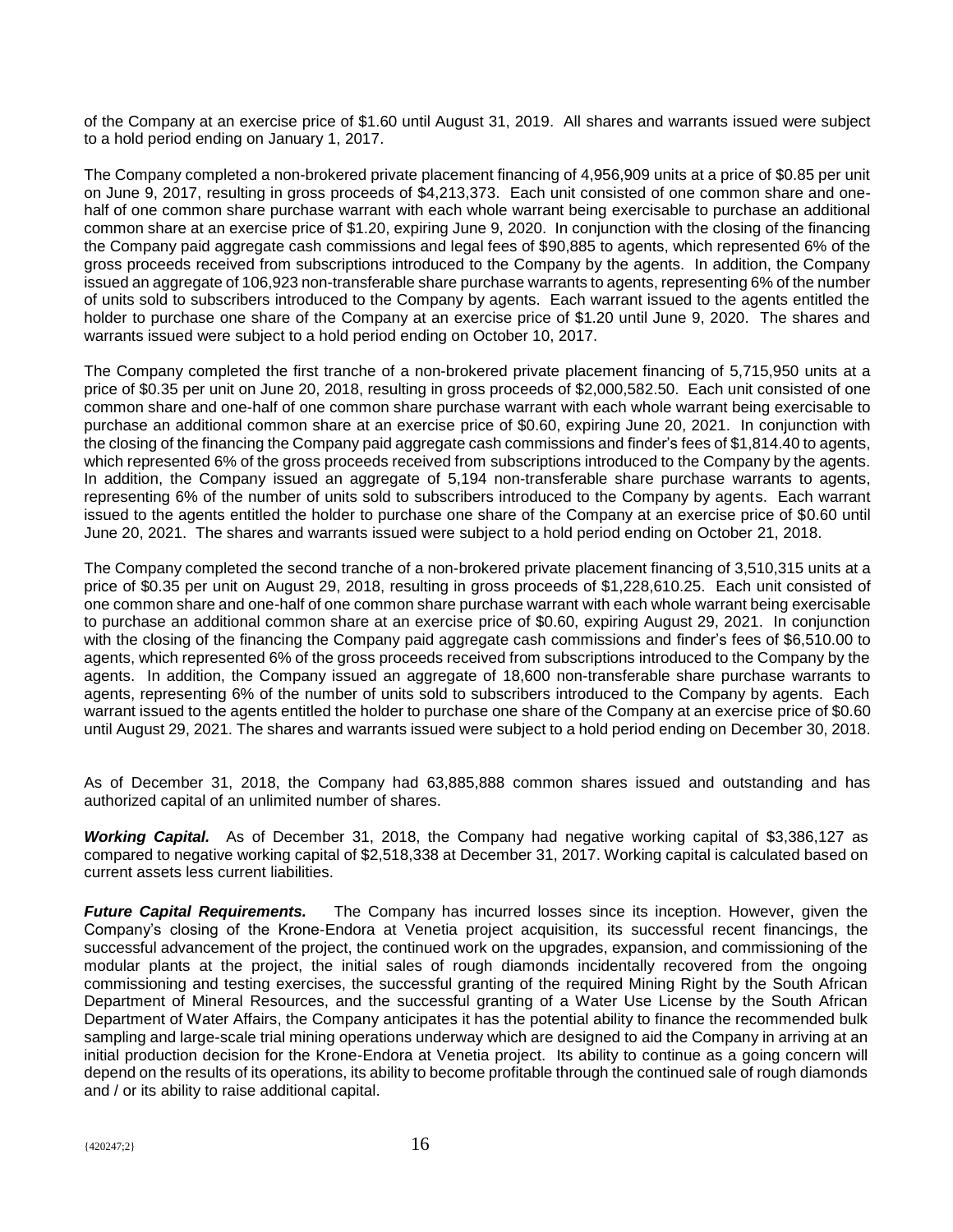There can be no assurance that the Company will be able to secure sufficient incidental recoveries, or sell rough diamonds, or continue to raise funds, in which case the Company may be unable to meet its obligations. Should the Company be unable to realize its assets and discharge its liabilities in the normal course of business, the net realizable value of its assets may be materially less than the amounts recorded on the balance sheets.

#### **OFF-BALANCE SHEET ARRANGEMENTS**

The Company has no off-balance sheet arrangements.

#### **CONTRACTUAL OBLIGATIONS**

The Company has a commitment to lease office space at a rate of \$3,469 per month. The lease expires in May 2022. The minimum lease payments under this lease are \$41,628 per year.

#### **SIGNIFICANT ACCOUNTING JUDGMENTS, ESTIMATES AND ASSUMPTIONS**

The preparation of the consolidated financial statements in conformity with IFRS for the Company and its subsidiaries, namely DMI Minerals South Africa (Pty) Ltd., and DMI Diamonds South Africa (Pty) Ltd. (collectively the "Group"), requires management to make judgments, estimates and assumptions that affect the reported amounts of assets, liabilities and contingent liabilities at the date of the consolidated financial statements and reported amounts of revenues and expenses during the reporting period. Estimates and assumptions are continuously evaluated and are based on Management's experience and other factors, including expectations of future events that are believed to be reasonable under the circumstances. However, actual outcomes can differ from these estimates. Information about significant areas of estimation uncertainty considered by Management in preparing the consolidated financial statements is described below.

#### *Mine development costs*

Certain direct costs related to the acquisition, advancement and exploration of the mining properties are capitalized until the technical feasibility and commercial viability of the property is determined. Viability of the project is determined using management's assessment of several factors including operational levels, mineral recovery levels, attainment of required mining permits, and other relevant factors. Until technical feasibility and commercial viability is achieved, the Group will continue to follow their significant accounting policy for mine development costs. The timing of commercial viability also has an impact on the going concern assumption. Currently, the Group anticipates an initial decision to move to full scale mining and commercial levels of operations in calendar 2019 after performing an evaluation of certain economic factors. The mine development costs recognized during development are not depreciated until they become available for use, as intended by management.

#### *Mining Property*

Title to mining properties involves certain inherent risks due to the difficulties of determining the validity of certain claims as well as the potential for problems arising from the frequently ambiguous conveyance history characteristic of many mining properties. The Group has diligently investigated rights of ownership of all the mineral concessions in which it has an interest and, to the best of its knowledge, all agreements relating to such ownership rights are in good standing. However, this should not be construed as a guarantee to title. The concessions may be subject to prior claims, agreements or transfers and rights of ownership may be affected by undetected defects.

#### *Reserve and resource estimates*

Diamond reserves are estimates of the amount of diamonds that can be economically and legally extracted from the Group's mining properties. The Group does not currently have any diamond reserves due to the nature and type of the resource. The Group has assigned inferred resources to the project based on information compiled by appropriately qualified persons relating to the geological data on the size, depth and shape of the ore body, and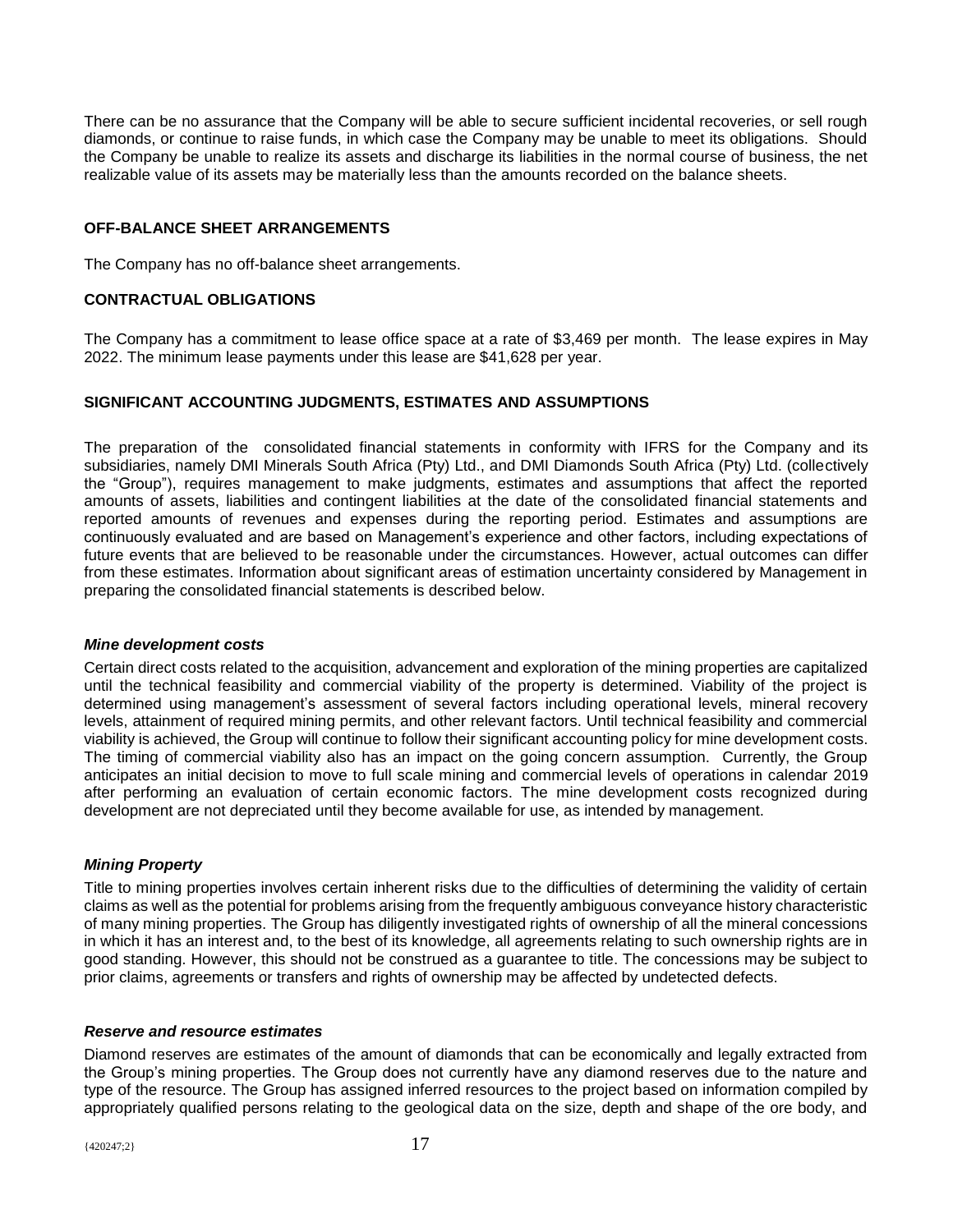requires complex geological judgments to interpret the data. The estimation of resources is based upon factors such as estimates of foreign exchange rates, commodity prices, future capital requirements, and production costs along with geological assumptions and judgments made in estimating the size and grade of the ore body. Changes in the resource estimates may impact upon the carrying value of mine development cost, mine properties, property, plant and equipment, decommissioning liability, recognition of deferred tax assets, and depreciation charges.

#### *Impairment of non-financial assets*

At each reporting period, the Group assesses each cash generating unit ("CGU") to determine whether any indication of impairment exists. Where an indicator of impairment exists, a formal estimate of the recoverable amount is made, which is considered to be the higher of the fair value less costs of disposal and value in use. As at December 31, 2018 and March 31, 2018, there were no indicators of impairment based on the following factors:

- a. The mining rights are not expected to expire in the near term;
- b. The Group is continuing with further advancement and development of the project and acquiring further property, plant and equipment; and
- c. Current information suggests there are significant inferred resources that demonstrate the potential to deliver future economic benefits, although the economic viability of such mineral resources has not yet been assessed.

#### *Recovery of deferred tax assets*

Judgment is required in determining whether deferred tax assets are recognized on the consolidated statement of financial position. Deferred tax assets, including those arising from un-utilized tax losses, require management to assess the likelihood that the Group will generate taxable earnings in future periods, in order to utilize recognized deferred tax assets. Estimates of future taxable income are based on forecast cash flows from operations and the application of existing tax laws in each jurisdiction. To the extent that future cash flows and taxable income differ significantly from estimates, the ability of the Group to realize the net deferred tax assets recorded at the reporting date could be impacted. Additionally, future changes in tax laws in the jurisdictions in which the Group operates could limit the ability of the Group to obtain tax deductions in future periods.

#### *Provisions*

In the determination of provisions, management is required to make a significant number of estimates and assumptions with respect to activities that will occur in the future including the ultimate amounts and timing of settlements, inflation factors, risk-free discount rates, and expected changes in legal, regulatory, environmental and political environments. A change in any one of the assumptions could impact estimated future obligations and in return, profit or loss, and in the case of the decommissioning liability, property, plant and equipment balances.

#### **New and amended accounting standards**

Certain new standards, interpretations, amendments and improvements to existing standards were issued by the IASB or IFRS Interpretation Committee. The Group intends to adopt those standards when they become effective. The Group has yet to assess the full impact of these standards.

- IFRS 15, "Revenue from contracts with customers", replaces the existing revenue recognition guidance with a new framework to determine the timing and measurement of revenue, providing users of the financial statements more information and relevant disclosures. IFRS 15 is effective for annual periods beginning on or after January 1, 2018, with early adoption permitted. The Group has not yet assessed the impact of the new standard.
- IFRS 9, "Financial Instruments", addresses requirements for the classification and measurement of financial instruments, impairment methodology and hedge accounting. The IASB set a mandatory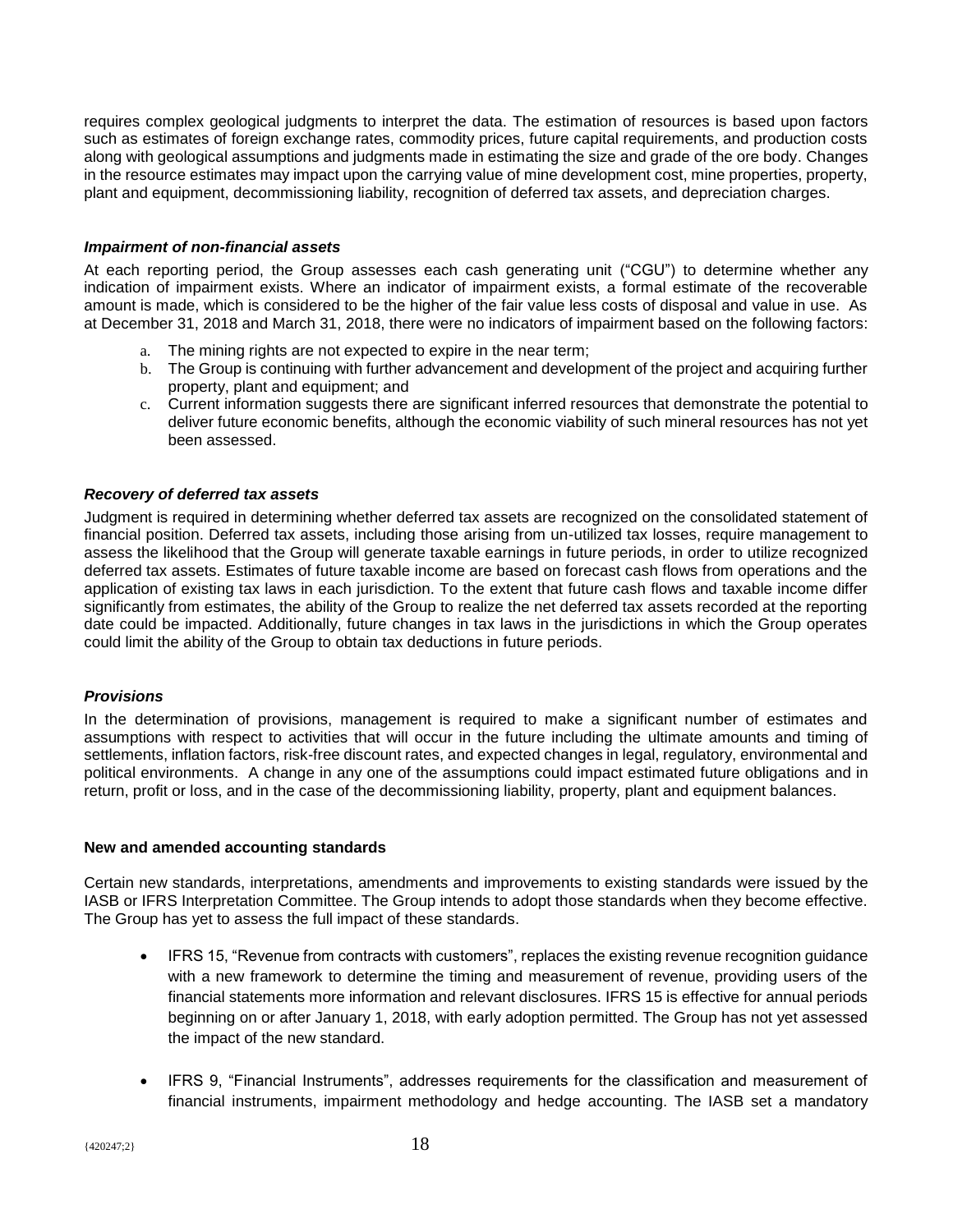effective date for annual periods beginning on or after January 1, 2018. The Group has not yet assessed the impact of the new standard.

- In January 2016, the IASB issued IFRS 16, Leases ("IFRS 16"), which replaces IAS 17, Leases and its associated interpretative guidance. IFRS 16 applies a control model to the identification of leases, distinguishing between a lease and a services contract on the basis of whether the customer controls the assets being leased. For those assets determined to meet the definition of a lease, IFRS 16 introduces significant changes to the accounting by lessees, introducing a single, on-balance sheet accounting model that is similar to current finance lease accounting, with limited exceptions for shortterm leases or leases of low value assets. Lessor accounting remains similar to current accounting practice. The standard is effective for annual periods beginning on or after January 1, 2019, with early application permitted for entities that have also adopted IFRS 15. The Group has not yet assessed the impact of the final standard.
- IFRS 2 Share-based payments. The amendment clarifies the measurement basis for cash-settled share-based payments and the accounting for modifications that change an award from cash-settled to equity-settled. It also introduces an exception to the principles in IFRS 2 that will require an award to be treated as if it was wholly equity-settled, where an employer is obliged to withhold an amount for the employee's tax obligation associated with a share-based payment and pay that amount to the tax authority. The completed version of IFRS 2 is effective for annual periods beginning on or after January 1, 2018, with early adoption permitted. Based on the Company's assessment, the Company does not expect this standard to have a significant measurement or disclosure impact on our financial statements.

#### *FINANCIAL INSTRUMENTS*

Financial instruments are classified as at fair value through profit or loss, loans and receivables, held-to-maturity, available-for-sale, other financial liabilities or as derivatives designated as hedging instruments in an effective hedge, as appropriate. The Group determines the classification of its financial instruments at initial recognition. All financial instruments are recognized initially at fair value plus, in the case of financial assets not at fair value through profit or loss, directly attributable transaction costs.

#### *Subsequent measurement*

The subsequent measurement of financial instruments depends on their classification as follows:

#### *Financial instruments at fair value through profit or loss*

Financial instruments at fair value through profit or loss include financial instruments held for trading and financial instruments designated upon initial recognition at fair value through profit or loss. Financial instruments are classified as held for trading if they are acquired for the purpose of selling or repurchasing in the near term. Financial instruments at fair value through profit or loss are carried in the consolidated statement of financial position at fair value with changes in fair value recognized in finance income or finance costs in profit or loss. Transaction costs are expensed. Instruments in this category include cash and cash equivalents and restricted cash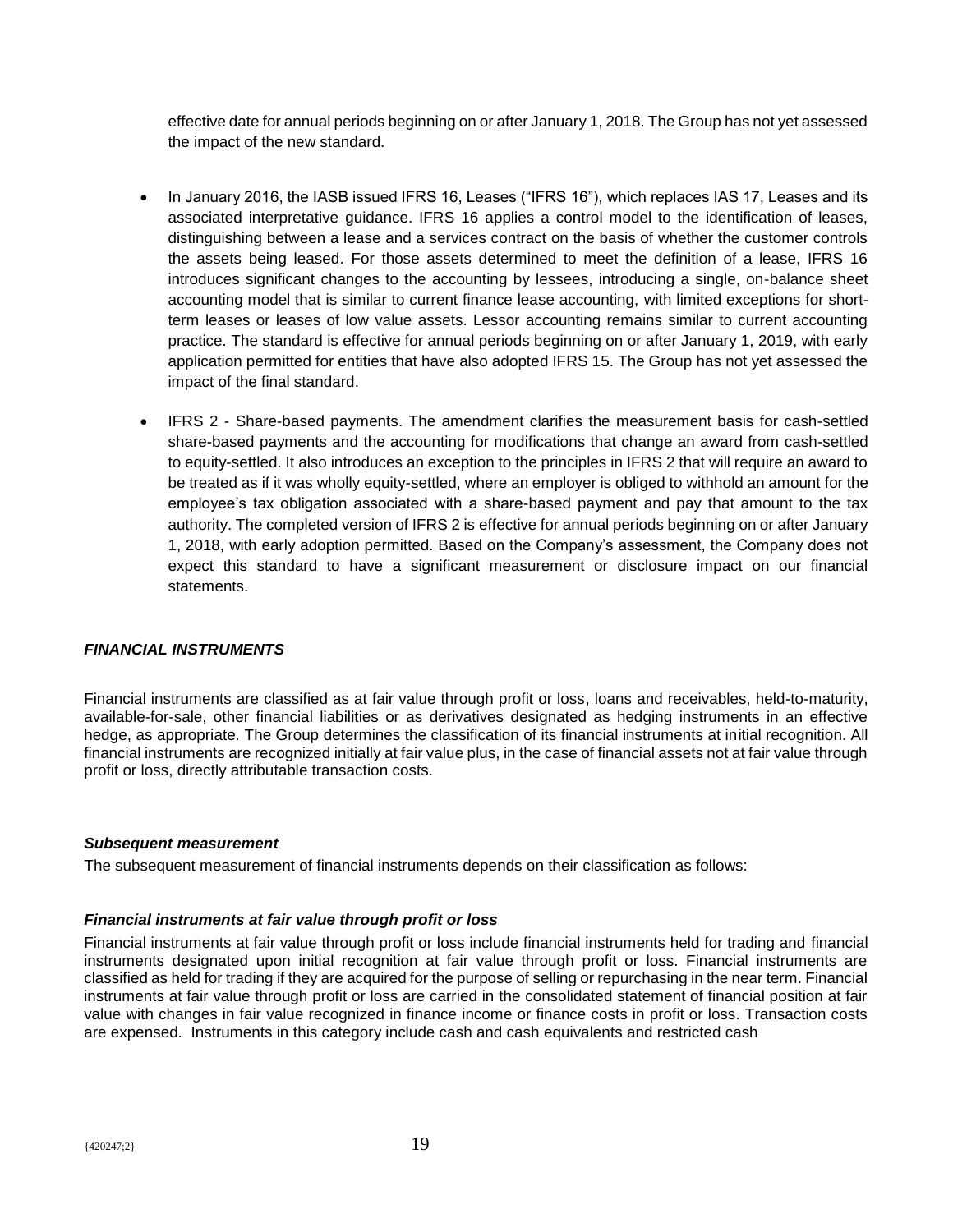#### *Loans and receivables*

Loans and receivables are non-derivative financial assets with fixed or determinable payments that are not quoted in an active market. After initial measurement, such financial assets are subsequently measured at amortized cost using the effective interest rate ("EIR") method, less impairment. Amortized cost is calculated by taking into account any discount or premium on acquisition and fees or costs that are an integral part of the EIR. The EIR amortization is included in finance income in profit or loss. The losses arising from impairment are recognized in profit or loss in finance costs. The Group has designated accounts receivable as loans and receivables.

#### *Other financial liabilities*

Other financial liabilities are subsequently measured at amortized cost using the EIR method, with interest expense recognized on an effective yield basis. The Group's other financial liabilities include accounts payable, long-term debt and amount due to Nozala Investments.

#### *Equity instruments*

An equity instrument is any contract that evidences a residual interest in the assets of an entity after deducting all of its liabilities. Equity instruments issued by the Group are recorded at the proceeds received, net of direct issue costs.

#### *Fair values*

IFRS defines fair value as the price that would be received to dispose of an asset or paid to transfer a liability in an orderly transaction between market participants at the measurement date. The Group classifies the fair value of the financial instruments according to the following hierarchy based on the amount of observable inputs used to value the instrument

- Level 1 inputs to the valuation methodology are quoted prices for identical assets or liabilities in active markets.
- Level 2 Fair vales of financial assets and liabilities in level 2 are based on inputs other than level 1. Inputs to the valuation methodology included quoted prices for identical assets or liabilities in active markets, and inputs that are observable for the asset or liability, either directly or indirectly, for substantially the full term of the financial instrument. Level 2 valuations are based on inputs, including quoted forward prices for commodities, time value and volatility factors, which can be substantially observed or corroborated in the marketplace.
- Level 3 inputs to the valuation methodology are not based on observable market data.
- The Group's financial instruments consist of cash and cash equivalents, restricted cash, accounts receivable, accounts payable, amounts due to Nozala Investments and long-term debt. The fair value of cash and cash equivalents and restricted cash, accounts receivable and accounts payable approximate their carrying values due to the short term maturities of these items. The fair value of the Nozala Investments loan approximates its carrying value as the debt rate floats with prime. The fair value of the long-term debt approximates its carrying value as the interest rate is a market rate for similar instrument

The Group's cash and cash equivalents have been assessed on the fair value hierarchy described above; cash and cash equivalents and restricted cash are classified as Level 1.

#### *Financial risks*

The Group's activities result in exposure to a variety of financial risks, including risks related to credit, market risk (currency fluctuation and interest rates) and liquidity risk.

 ${420247;2}$  20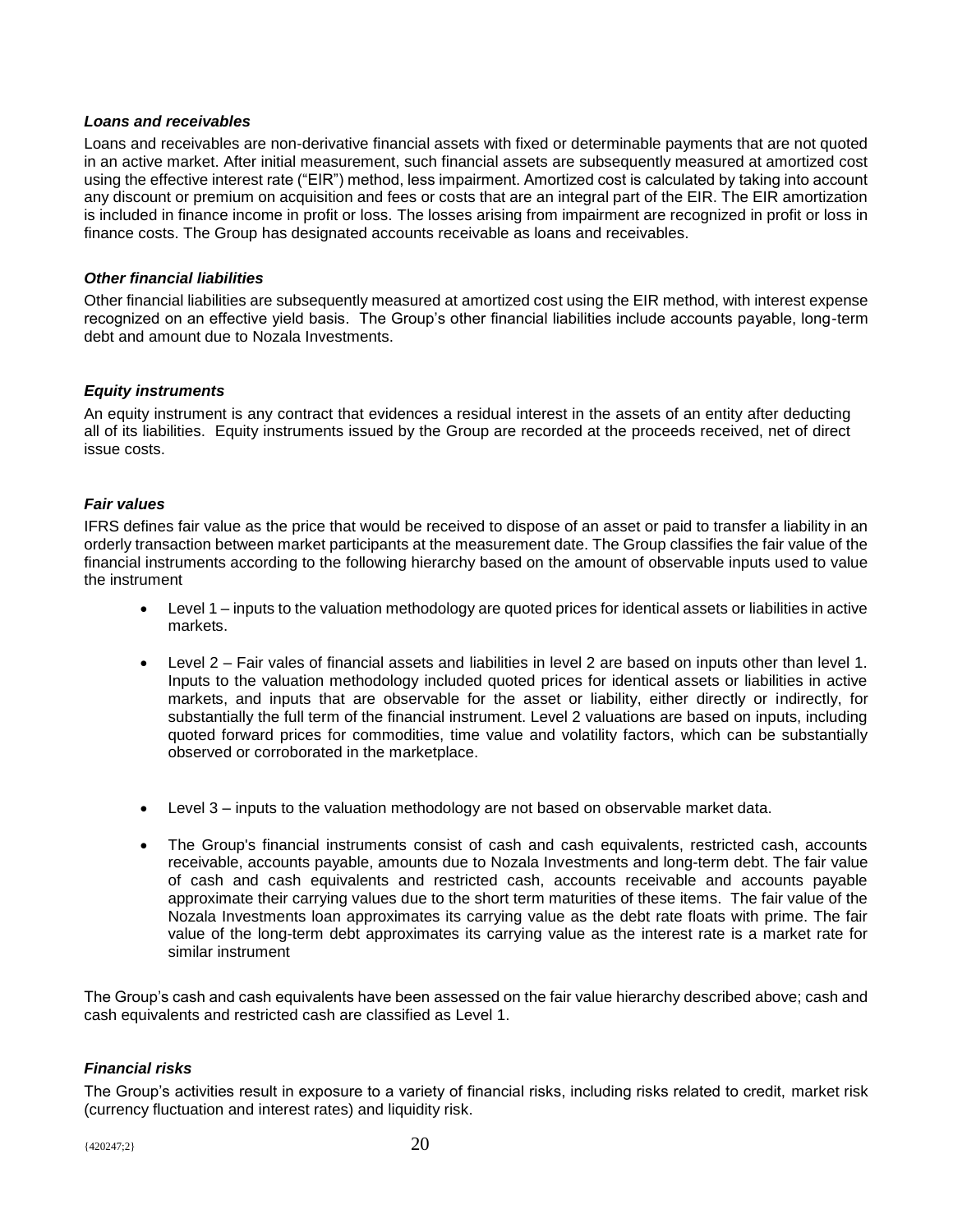#### a) Credit risk

The Group is exposed to credit risk only with respect to uncertainties as to timing and collectability of accounts receivable, cash and cash equivalents and restricted cash. The Group mitigates credit risk through standard credit and reference checks. There are no material financial assets that the Group considers past due. The Group currently holds the majority of its cash, cash equivalents and restricted cash holdings in large financial institutions in Canada and South Africa and does not expect any significant risk associated with those deposits. The accounts receivable are sales taxes refundable due from the Government of South Africa and Canada as well as trade receivables from diamond tenders; the Group does not foresee any significant risk in the collection of these accounts receivable.

| <b>Total</b>      | \$942,546 | Total              | \$604,419 |
|-------------------|-----------|--------------------|-----------|
| 120+ days         | 73,083    | 120+ days          | ٠         |
| 31-90 days        |           | 254,615 31-90 days | 53,735    |
| $0-30$ days       | \$614,848 | 0-30 days          | \$550,684 |
| December 31, 2018 |           | March 31, 2018     |           |
|                   |           |                    |           |

The accounts receivable ageing amounts are as follows:

#### b) Interest rate

The Group is not exposed to any material interest rate risk as the Group's long term debt has a fixed rate of interest, except for the Nozala Investments loan which has a variable rate of interest of South African prime rate plus 3%. A 1% change in the South African prime rate would result in interest expense changing by approximately \$16,619.

#### c) Foreign Currency risk

The Group is exposed to financial risk arising from fluctuations in foreign exchange rates and the degree of volatility of these rates. The Group does not use derivative instruments to reduce its exposure to foreign currency risk.

The Group's subsidiaries in South Africa operate using principally the US Dollar and the South African Rand and as such may be negatively affected by fluctuations in foreign exchange rates when translating from the currency of measurement of the Group's subsidiaries to the Group's reporting currency. The Group's monetary assets and liabilities denominated in South African Rand include:

|                                               | <b>December 31, 2018</b> | March 31, 2018 |
|-----------------------------------------------|--------------------------|----------------|
| Cash and cash equivalents and restricted cash | \$872,794                | \$1,239,050    |
| Accounts receivable                           | 937,351                  | 594,945        |
| Prepaids                                      | 21,983                   | 782            |
| Accounts payable                              | 931,732                  | 1,716,794      |
| Long-term debt                                | 1,640,609                | 1,708,779      |

A 5% change in the South African Rand would result in total comprehensive loss changing by approximately \$124,000.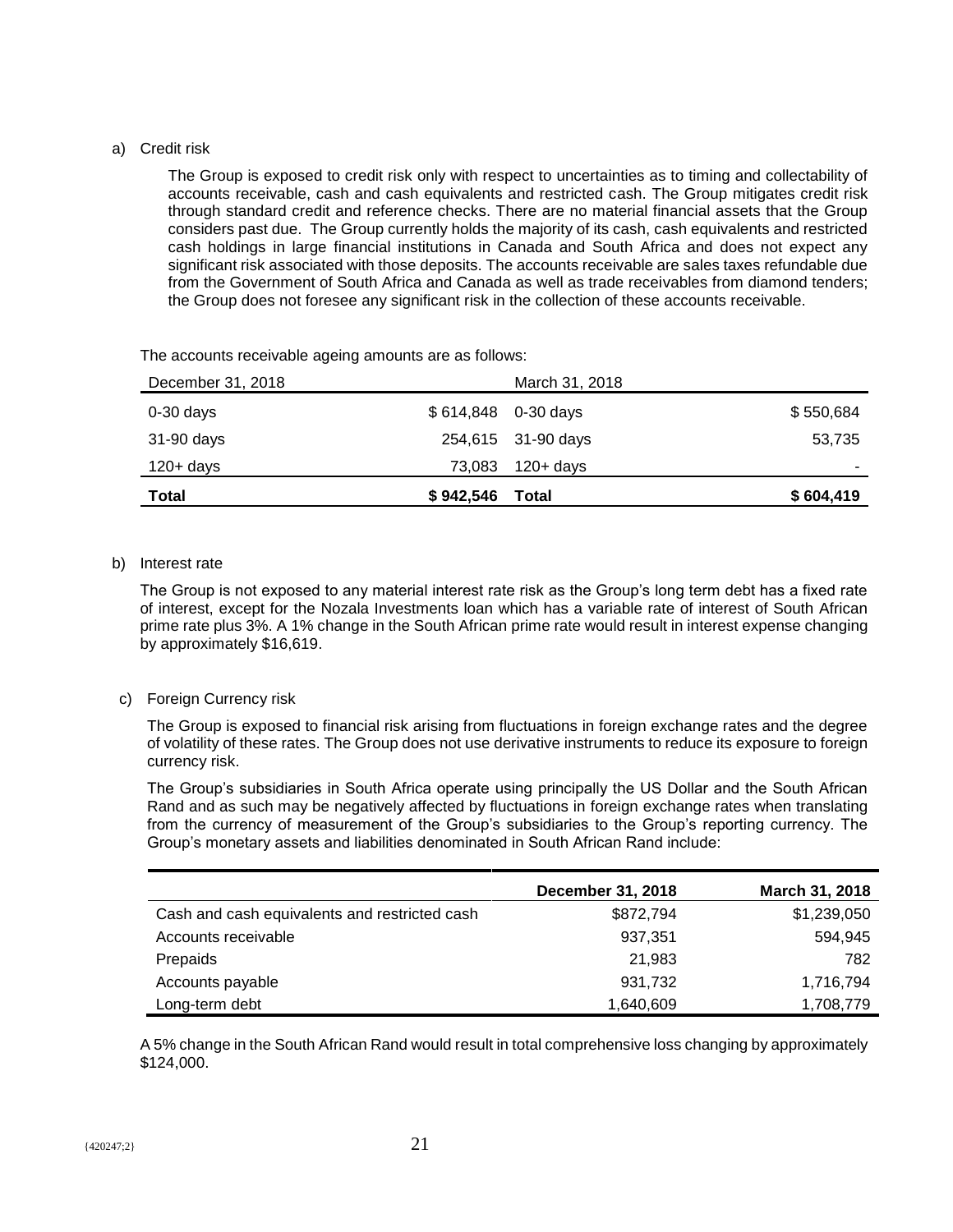d) Liquidity risk

Liquidity risk is the risk that the Group will not be able to meet its financial obligations when they fall due. The Group manages this risk through management of its cash flow from operations and its capital structure. Based on senior Management's and the Board of Directors' review of ongoing operations, the Group may revise timing of capital expenditures, bank loans, including project specific loans, or issue equity or a combination thereof.

The Group's current financial liabilities of \$4,988,962 are payable within one year. The Group enters into contractual obligations in the normal course of business operations. Management believes the Group's requirements for capital expenditures, working capital and ongoing commitments (including long-term debt) can be financed from existing cash, issuing equity, cash flow provided by operating activities, existing bank loans and by acquiring new project loans.

The table below summarizes the maturity profile of the Group's financial liabilities as at December 31, 2018 based on contractual undiscounted payments:

|                  | <b>Current</b> | <b>Fiscal 2019</b> | Fiscal<br>2020 |
|------------------|----------------|--------------------|----------------|
| Accounts payable | 1,019,306      | ۰                  |                |
| Long-term debt   | 3,969,656      | 3,487,844          | 520,293        |
|                  | \$4,988,962    | \$3,487,844        | \$520,293      |

#### e) Commodity price risk

Commodity price risk is the risk that the fair value or future cash flows will fluctuate as a result of changes in commodity prices. Commodity prices for Diamonds are impacted by not only the relationship between the Canadian, United States Dollar and South African Rand, but also world economic events that dictate the levels of supply and demand. The Company is exposed to the risk of declining prices for diamonds resulting in a corresponding reduction in projected cash flow. Reduced cash flow may result in lower levels of capital being available for field activity, thus compromising the Company's capacity to grow production. The Company did not have any fixed price commodity price contracts in place as at or during the period ended December 30, 2018 and the year ended March 31, 2018. The Company's operational results and financial condition are largely dependent on the commodity price received for its diamond production. Diamond prices have fluctuated widely in recent years due to global and regional factors including supply and demand fundamentals, inventory levels, economic and geopolitical factors. A 5% change in the price of diamonds would result in total comprehensive loss changing by approximately \$154,000.

#### **RISK FACTORS RELATING TO THE COMPANY'S BUSINESS**

The Company faces a number of risks and uncertainties that could cause actual results or events to differ materially from those contained in any forward-looking statement. Additional risks and uncertainties not presently known to the Company or that are currently deemed to be immaterial may also impair the Company's business operations. Factors that could cause or contribute to such differences include, but are not limited to, the following:

#### *Capital Requirements*

There is no assurance that the Company will continue to be able to access the capital markets for the required funding necessary to maintain exploration properties, nor to complete any future acquisitions, or any future exploration programs. The Company may require additional capital to finance expansion or growth at levels greater than its current business plan. Insufficient capital may require the Company to delay or scale back its proposed acquisition and/or development activities.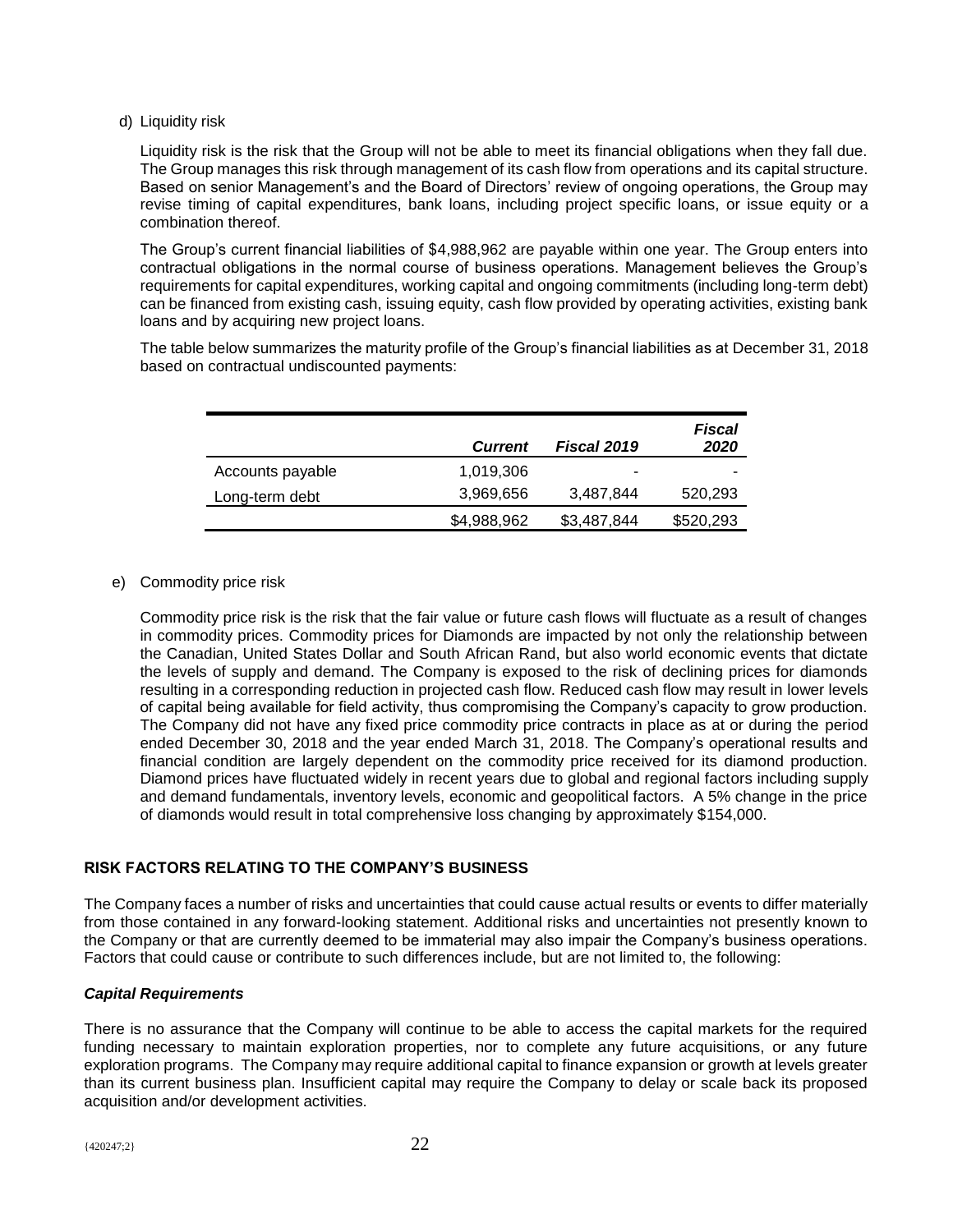#### *Revenues and Growth*

There are no assurances that suitable additional projects will be secured or that rough diamonds will be recovered incidentally, or at levels sufficient to sustain the Company's operations. The economics and feasibility of any potential project can be affected by many factors which may be beyond the capacity of the Company to anticipate or control. Material processing revenues and production in general are also reliant on both the quality and amount of diamond bearing material both available and being processed and the Company cannot predict with any certainty the recovery levels from a given area being worked, thus affecting revenues. This is also true of any prospective project the Company may acquire related to various other methods of diamond production.

#### *Nature of Mining*

The operation of any diamond mining project is subject to risks inherent in the mining industry, including variations in grade and other geological differences, unexpected problems associated with weather and required water, power, surface conditions, processing problems, mechanical equipment performance, accidents, labor disputes, risks relating to the physical security of the diamonds, force majeure risks and natural disasters. Such risks could result in personal injury or fatality, damage to or destruction of mining properties, processing facilities or equipment, environmental damage, delays or reductions in mining production, monetary losses, and possible legal liability.

#### *Nature of Joint Arrangement (Nozala)*

On March 5, 2008, the Company announced a formal joint venture partnership with well-established South African BEE group Nozala Investments (Pty) Ltd. This partnership is reflected in Diamcor's wholly-owned South African subsidiaries, DMI Minerals South Africa (Pty) Ltd. which was initially formed to secure diamond mining projects in South Africa. Under the terms of the joint venture in DMI Minerals, Diamcor retains a 70% direct ownership in the subsidiary with Nozala holding a 30% direct shareholder ownership interest. Operationally, expenses charged to the development of projects held by the entities, and the revenues generated, will be similarly proportional. These joint arrangements are subject to the risks normally associated with the conduct of joint ventures and similar joint arrangements. These risks include the inability to exert influence over strategic decisions, the joint venture partner's ability to provide its proportionate share of funding, the development and operation of the projects, and mineral claims.

#### *Diamond Prices and Demand for Diamonds*

The profitability of Diamcor will be dependent upon the recovery and sale of rough diamonds, which is dependent in significant part upon the worldwide demand for, and price of, diamonds. Diamond prices fluctuate and are affected by numerous factors beyond the control of the Company, including worldwide economic trends, particularly in the US, Japan, China and India, worldwide levels of diamond discovery and production and the level of demand for, and discretionary spending on, luxury goods such as diamonds and jewelry. Low or negative growth in the worldwide economy or the occurrence of terrorist activities creating disruptions in economic growth could result in decreased demand for luxury goods such as diamonds, thereby negatively affecting the price of diamonds. Similarly, a substantial increase in the worldwide level of diamond production could also negatively affect the price of diamonds. In each case, such developments could materially adversely affect the Company's results of operations.

#### *Currency Risk*

Currency fluctuations may affect the Company's financial performance. Diamonds are sold throughout the world based principally on the US dollar price. The Company reports its financial results in Canadian dollars and a majority of its costs and expenses are incurred in either Canadian dollars or the South African Rand. The Company's South African subsidiaries operate using principally the US dollar and the South African Rand and, as such, may be negatively affected by fluctuations in foreign exchange rates when translating from the currency of measurement of the Company's subsidiary to the Company's reporting currency. The appreciation of the Canadian dollar against the US dollar, and the depreciation of such other currencies against the US or Canadian dollar, therefore, may increase expenses and the amount of the Company's liabilities relative to revenue.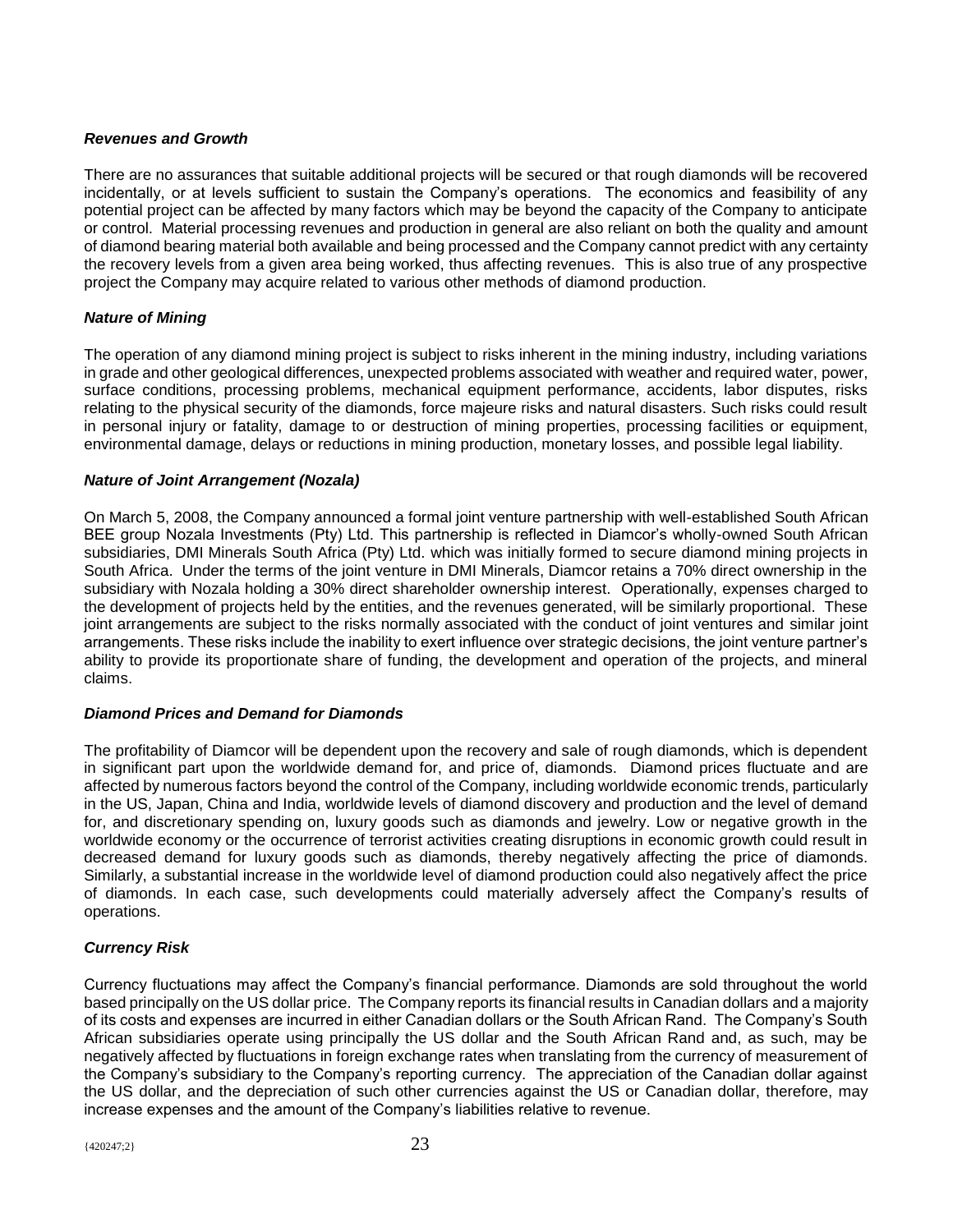#### *Licenses and Permits / (Rights)*

There are inherent risks involved in operating in foreign countries, including stringent environmental and permitting / rights issues. The exercise of the So Ver mineral rights (subject to the terms of the pending sale agreement), the Krone-Endora at Venetia project, pending acquisitions, and future exploration on certain properties requires licenses and permits from the South African government. There can be no guarantee that the Company will be able to renew these licenses or obtain or maintain all other necessary licenses and permits that may be required to maintain operations or to further explore and develop certain properties. Title to mining properties involves certain inherent risks due to the difficulties of determining the validity of certain claims as well as the potential for problems arising from the frequently ambiguous conveyance history characteristic of many mining properties.

#### *Regulatory and Environmental Risks*

The operation of mines and exploration activities are subject to various laws and regulations governing the protection of the environment, exploration, development, production, taxes, labor standards, occupational health, waste disposal, mine safety, manufacturing safety, power and water, and other matters. New laws and regulations, amendments to existing laws and regulations, or more stringent implementation or changes in enforcement policies under existing laws and regulations could have a material adverse impact on the Company by increasing costs and/or impairing the operations at the project. Mining and manufacturing are subject to potential risks and liabilities associated with pollution of the environment and the disposal of waste products occurring as a result of mining and manufacturing operations. To the extent that the Company is subject to uninsured environmental liabilities, the payment of such liabilities could have a material adverse effect on the Company.

#### *Reliance on Skilled Employees*

Exploration and operational activities for any Company projects are dependent upon the efforts of certain key and skilled employees. The loss of these employees or the inability of the Company to attract and retain additional skilled employees may adversely affect the level of operations and the Company's ability to operate efficiently. Currently, there is significant competition for skilled workers in these operations. The loss of the services of any of the Company's key executive officers or key employees could harm its business. None of the Company's key executive officers or key employees currently has a contract that guarantees their continued employment with the Company. There can be no assurance that any of these persons will remain employed by the Company or that these persons will not participate in businesses that compete with it in the future.

#### *Regional Power Supply*

Potential power supply issues in South Africa have been highlighted by the media in the past years with regards to the inability of state-owned power supplier *Eskom* to deliver consistent electricity requirements to many of the larger mines in South Africa. While these issues are not presently expected to affect any of the current operational requirements of the Company, there can be no assurances that any new projects that the Company may acquire or operate will be able to secure the required electrical capacities needed to sustain uninterrupted supply and operations.

#### *Competition*

Within the minerals industry sector, including the diamond tailings re-treatment sector, diamond exploration sector, and various other related methods of diamond mining and production, Diamcor competes with other companies possessing greater financial and technical resources than it may have access to. Even with its current facility, and the promise of any other exploration or diamond producing project, or property, there can be no assurances that the Company will continue to be able to complete or execute its desired programs on its proposed schedules, nor within the cost estimates assumed. If the Company is unable to successfully compete in the diamond market, then its results of operations will be adversely affected.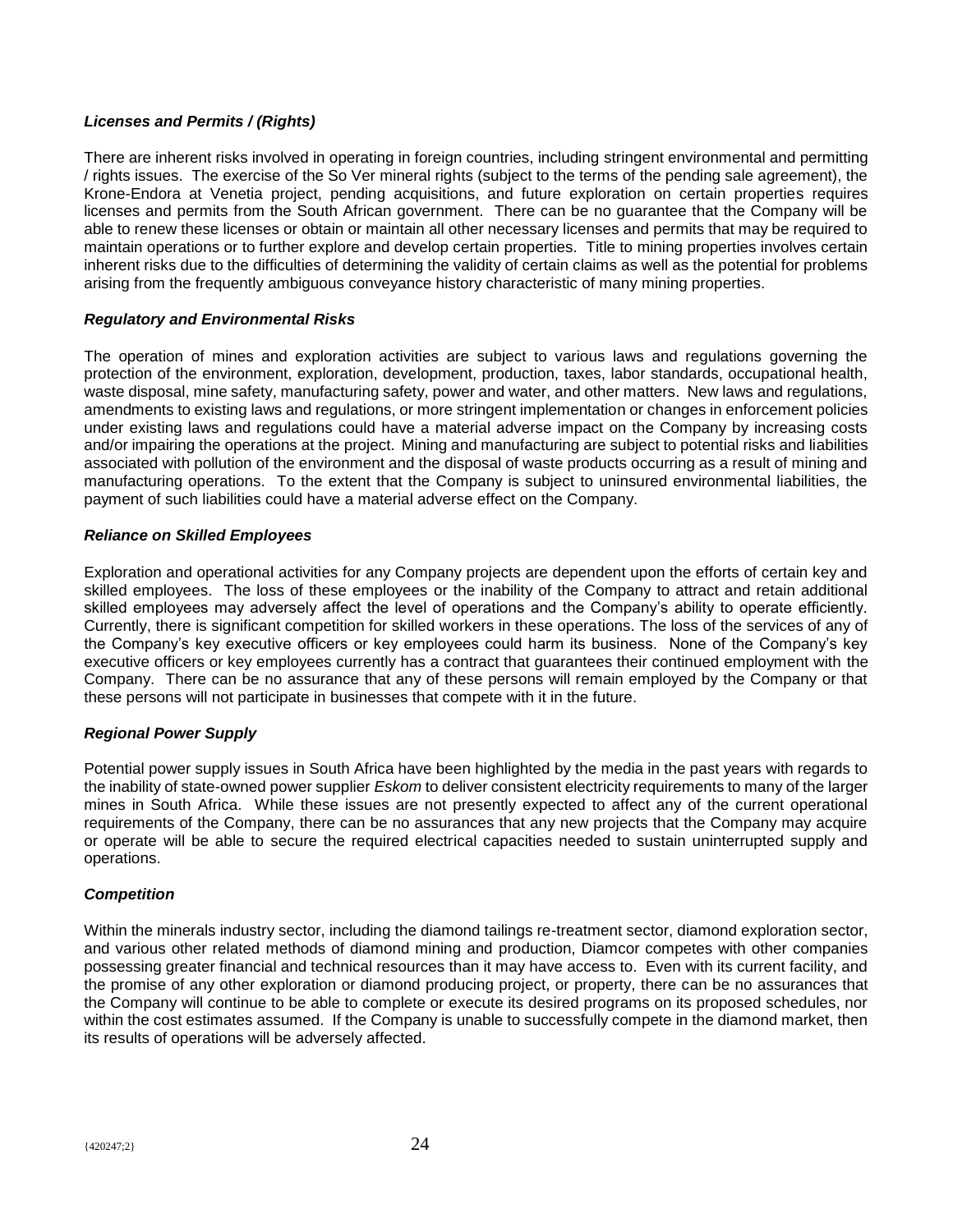#### *Securities May Be Volatile and Subject to Wide Fluctuations*

The market price of the Company's securities may be volatile and subject to wide fluctuations. If the Company's revenues do not grow, or grow more slowly than it requires, or if operating or capital expenditures exceed its expectations and cannot be adjusted accordingly, or if some other event adversely affects the Company, the market price of the Company's securities could decline. If securities analysts alter their financial estimates of the Company's financial condition it could affect the price of the Company's securities. Some other factors that could affect the market price of the Company's securities include announcements of new explorations, technological innovations and competitive developments. In addition, if the market for stocks in the Company's industry or the stock market in general experiences a loss in investor confidence or otherwise fails, the market price of the Company's securities could fall for reasons unrelated to its business, results of operations and financial condition. The market price of the Company's stock also might decline in reaction to conditions, trends or events that affect other companies in the market even if these conditions, trends or events do not directly affect the Company. In the past, companies that have experienced volatility in the market price of their stock have been the subject of securities class action litigation. If the Company were to become the subject of securities class action litigation, it could result in substantial costs and a diversion of management's attention and resources.

#### **RELATED PARTY TRANSACTIONS**

During the interim period ended December 31, 2018, the Company paid or accrued to key management personnel and consultant's compensation totaling \$214,800, Directors fees of \$48,500 and performance bonuses of \$nil. As at December 31, 2018, the Company owed a total of \$17,224 (March 31, 2018 - \$55,125) to Directors of the Company and its subsidiaries, including a company controlled by a Director.

The transactions were in the normal course of operations and are measured at fair value at initial recognition.

#### **OUTSTANDING SHARE INFORMATION**

As at March 1, 2019

#### **Authorized**

| Issued and outstanding shares       | 63,885,888 |
|-------------------------------------|------------|
| Weighted average outstanding shares | 60.921.561 |

#### **NATIONAL INSTRUMENT 52-109 ON CERTIFICATION OF ANNUAL AND INTERIM FILINGS**

The Company files a 52-109FV2 certification of interim filing duly executed by the Company's current CEO and CFO as required by securities laws.

#### **DISCLOSURE CONTROLS AND PROCEDURES**

The Company has disclosure controls and procedures in place to provide reasonable assurance that any information required to be disclosed by the Company under securities legislation is recorded, processed, summarized and reported within the applicable time periods and to ensure that required information is gathered and communicated to the Company's management so that decisions can be made about timely disclosure of that information. The Company's Chief Executive Officer and Chief Financial Officer evaluated the Company's disclosure controls and procedures for the interim period ended December 31, 2018 and have concluded that the Company's disclosure controls and procedures to be adequate for the above purposes.

Including the Company's transition to IFRS, there have been no significant changes in the Company's disclosure controls, or in other factors that materially affected or are reasonably likely to affect, the Company's disclosure controls subsequent to the date the Company carried out its evaluation.